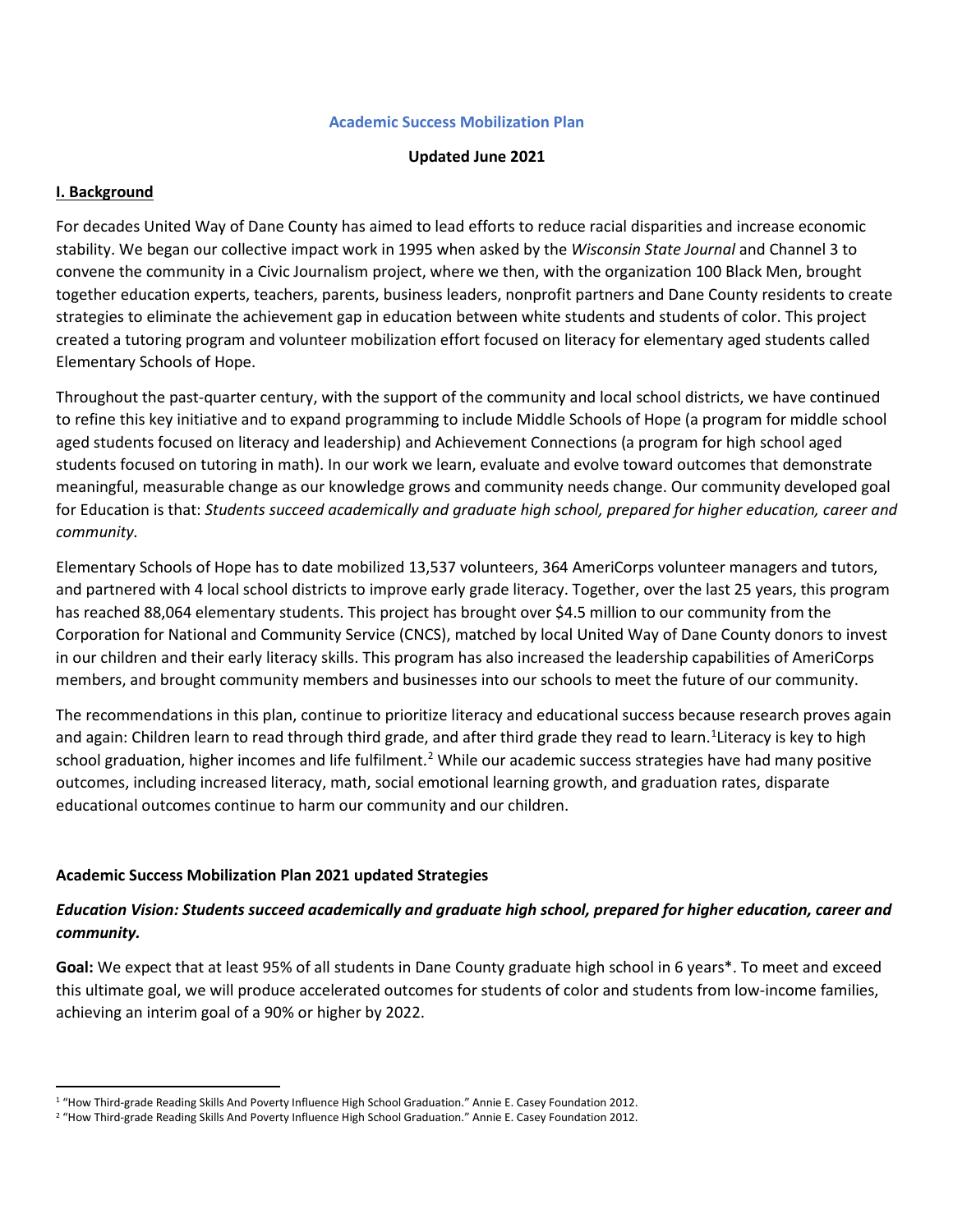*\* Many youth in Dane County face barriers that do not reflect their ability to graduate, but rather their ability to graduate on time. Jobs that support family obligations, economic hardship, and issues related to immigration status lead many students to slow or temporarily stop, but ultimately continue high school. Six year graduation rates reflect the resiliency of students who experience life's barriers.*

**Strategy 1:** Access to additional learning opportunities to enhance students' mastery of academic content.

**Strategy 2:** Build students' social/emotional and non-cognitive skills.

**Strategy 3:** Ensure students' behavioral health and wellness.

**Strategy 4:** Foster connection, belonging, leadership and academic success with disconnected or at-risk of disconnecting.

**Strategy 5:** Recognize family engagement as a key component to improve student success.

**Our Key Progress Indicator – How we measure progress:** The metrics below are the way that we mark progress across community efforts supporting these strategies.

#### *Dane County High School Graduation Rate*

- a. Data Source: Department of Public Instruction, Calculated by UWDC (13 Districts in Dane County)
- b. Definition: 6-year graduation rate, includes students in the adjusted cohort who received a completion credential in 6 years or less. Students in the adjusted cohort who, as of the end of the high school completion time frame, had earned any high school completion credential in WI public schools are counted as completers for the school year at the end of that time frame. A cohort is a distinct group of students who enter 9th grade together, similar to a "graduating class" with adjustments.
- c. Why: Individuals who finish high school are more likely to have the skills required to be successful in postsecondary education, an increasingly complicated job market and society. Adults with higher education levels are more likely to have employment with family-sustaining wages.
- d. Current data (2019-2020): Overall: 92.4%; Students of color: 86.4%; Economically Disadvantaged: 84%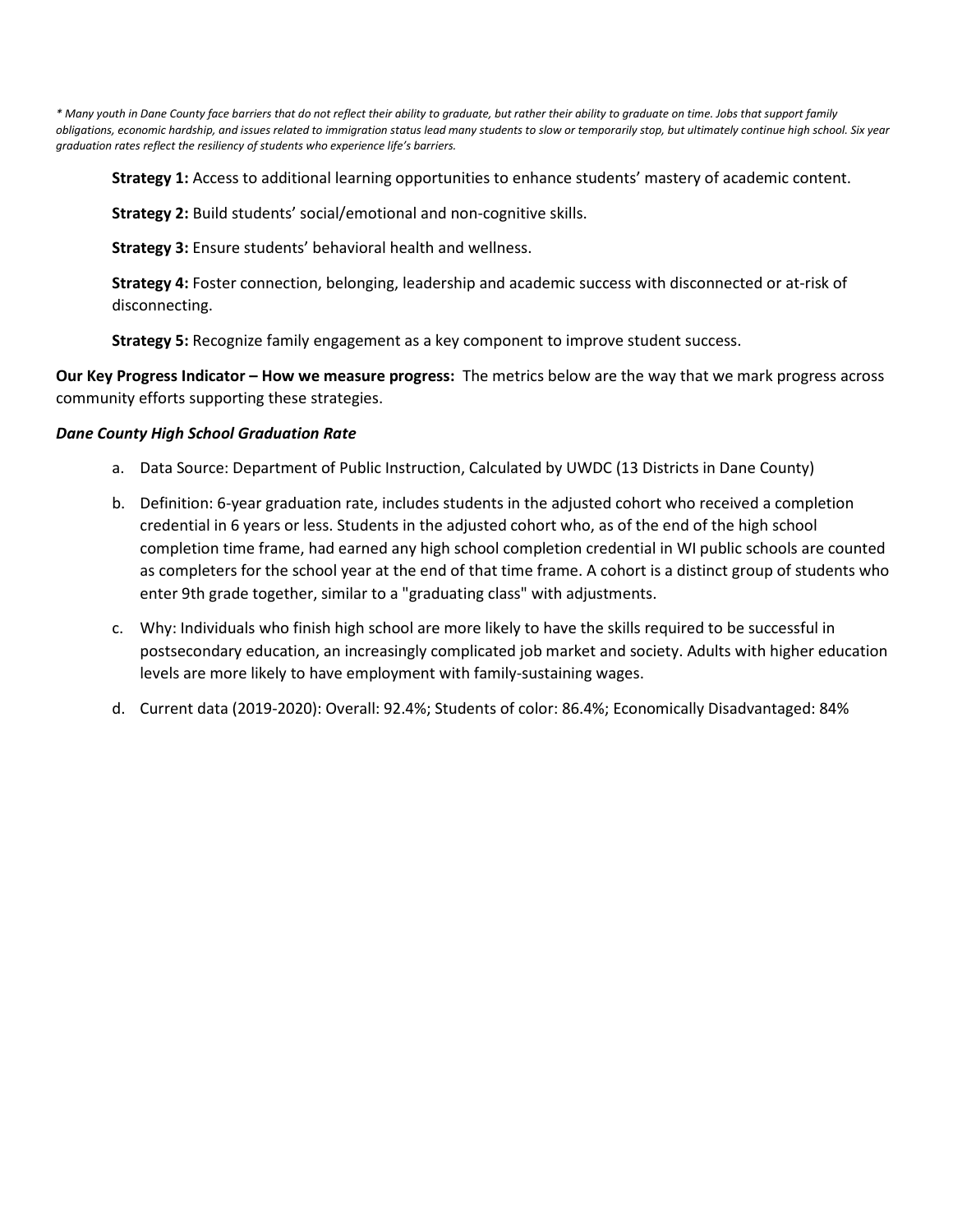

#### **Madison Metropolitan School District**

| <b>Grad Year Rate (Cohort)</b> | <b>Group By</b> | <b>Group Count</b> | <b>Student</b><br><b>Count</b> | <b>Group Percent</b> |
|--------------------------------|-----------------|--------------------|--------------------------------|----------------------|
| 4-Year Rate (2020 Cohort)      | All Students    | 1,946              | 1,643                          | 84.4%                |
| 5-Year Rate (2019 Cohort)      | All Students    | 1,978              | 1,713                          | 86.6%                |
| 6-Year Rate (2018 Cohort)      | All Students    | 1,911              | 1,673                          | 87.5%                |
| 7-Year Rate (2017 Cohort)      | All Students    | 1,861              | 1,698                          | 91.2%                |

## **Sun Prairie School District**

| <b>Grad Year Rate (Cohort)</b> | <b>Group By</b> | <b>Group</b><br><b>Count</b> | <b>Student</b><br><b>Count</b> | <b>Group Percent</b> |
|--------------------------------|-----------------|------------------------------|--------------------------------|----------------------|
| 4-Year Rate (2020 Cohort)      | All Students    | 576                          | 542                            | 94.1%                |
| 5-Year Rate (2019 Cohort)      | All Students    | 633                          | 596                            | 94.2%                |
| 6-Year Rate (2018 Cohort)      | All Students    | 584                          | 556                            | 95.2%                |
| 7-Year Rate (2017 Cohort)      | All Students    | 569                          | 550                            | 96.7%                |

#### **Oregon School District**

| <b>Grad Year Rate (Cohort)</b> | <b>Group By</b> | <b>Group Count</b> | <b>Student</b><br><b>Count</b> | <b>Group Percent</b> |
|--------------------------------|-----------------|--------------------|--------------------------------|----------------------|
| 4-Year Rate (2020 Cohort)      | All Students    | <b>275</b>         | 259                            | 94.2%                |
| 5-Year Rate (2019 Cohort)      | All Students    | 299                | <b>290</b>                     | 97.0%                |
| 6-Year Rate (2018 Cohort)      | All Students    | 284                | <b>276</b>                     | 97.2%                |
| 7-Year Rate (2017 Cohort)      | All Students    | 251                | 246                            | 98.0%                |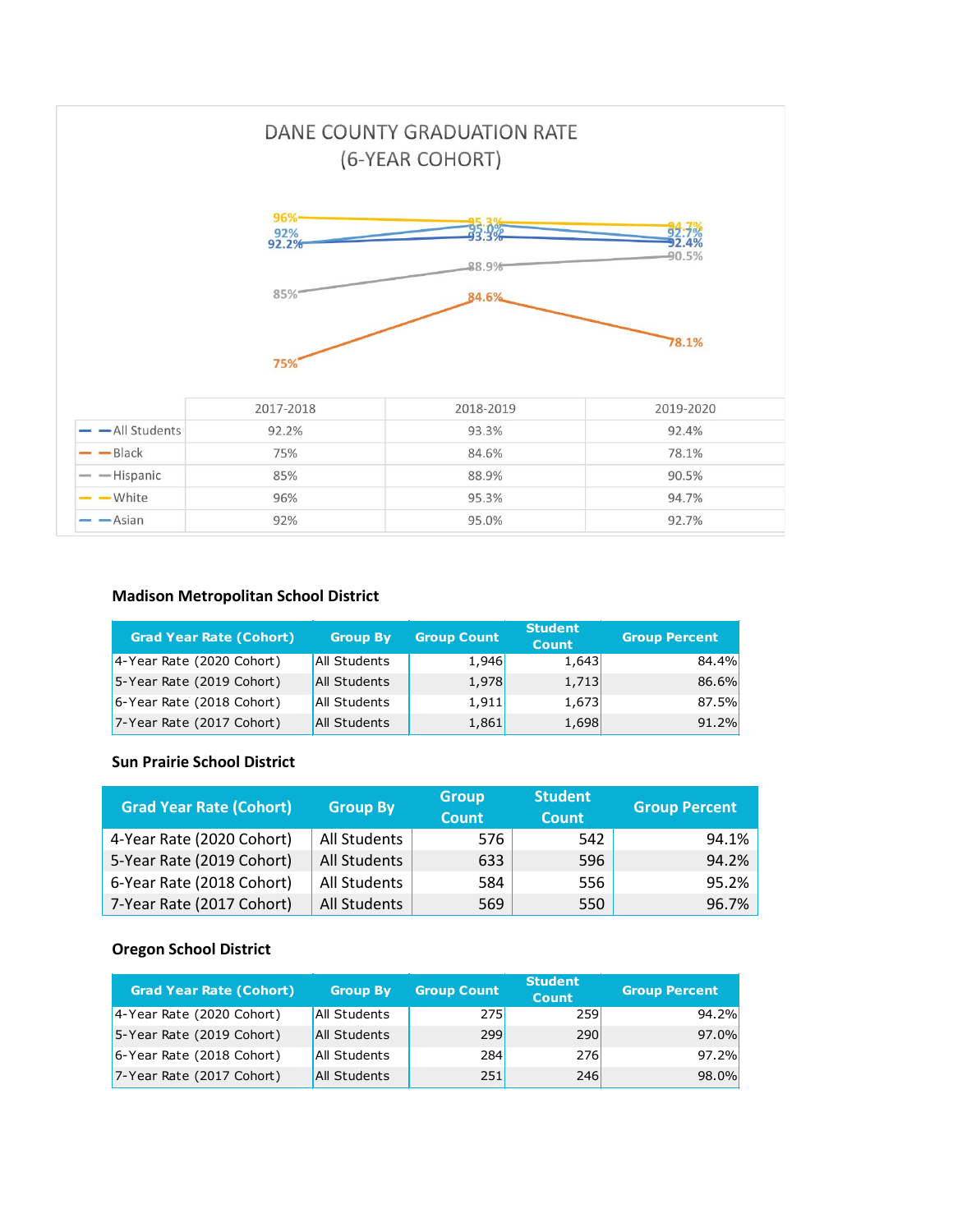#### **Middleton-Cross Plains Area School District**

| <b>Grad Year Rate (Cohort)</b> | <b>Group By</b> | <b>Group Count</b> | <b>Student</b><br><b>Count</b> | <b>Group Percent</b> |
|--------------------------------|-----------------|--------------------|--------------------------------|----------------------|
| 4-Year Rate (2020 Cohort)      | All Students    | 523                | 502                            | 96.0%                |
| 5-Year Rate (2019 Cohort)      | All Students    | 556                | 544                            | 97.8%                |
| 6-Year Rate (2018 Cohort)      | All Students    | 510                | 494                            | 96.9%                |
| 7-Year Rate (2017 Cohort)      | All Students    | 544                | 527                            | 96.9%                |

#### **Why these strategies and measurements:**

- **Reading by Third Grade is a critical benchmark for future success** Third grade reading scores are highly correlated with later academic success.<sup>[3](#page-3-0)</sup> Early intervention, getting support early, is critical for children who are struggling with reading. By the end of third grade, children should show evidence of reading comprehension and be able to read unfamiliar words by employing various strategies.
- **Ninth Grade on Track**  Research has shown that competence in mathematics is crucial for functioning in everyday life, as well as for success in workplaces that are reliant on technology.<sup>[4](#page-3-1)</sup> Students who take higher-level math and science courses requiring strong fundamental skills in mathematics are more likely to attend and complete college. Achievement in high school mathematics is also associated with higher future earnings. School districts in Dane County require algebra for graduation. Completion of algebra in 9th grade helps keep students on track to graduate.
- **Graduation opens doors** Today there is almost universal recognition that a high school diploma is a minimum requirement for success in the workplace and that too few students obtain this minimum standard.<sup>[5](#page-3-2)</sup> This is one of a number of root causes that contributes to the sheer magnitude of Dane County's racial disparities in employment and other status indicators.<sup>[6](#page-3-3)</sup>
- **Summer and Out of School Time**  Identified as the "summer slide," children from low income families have been shown to lose 2+ months of learning over the course of summer because of their inability to practice reading over the summer. This puts them in a "catch up" mode when school starts and can result, over the

<span id="page-3-0"></span><sup>&</sup>lt;sup>3</sup> Hernandez, Donald J., Double Jeopardy, How Third Grade Reading Skills and Poverty Influence High School Graduation, Annie E. Casey Foundation, 2012.

<span id="page-3-1"></span><sup>4</sup> Great Schools, Why is Algebra so Important?, http://www.greatschools.org/students/academic-skills/354-whyalgebra.gs

<span id="page-3-2"></span><sup>5</sup> E.g., Orfield (004); Barton (005); National Association of Secondary School Principles (005).

<span id="page-3-3"></span><sup>6</sup> Race to Equity, A Baseline Report on the State of Racial Disparities in Dane County, WI Council on Children and Families, 2013.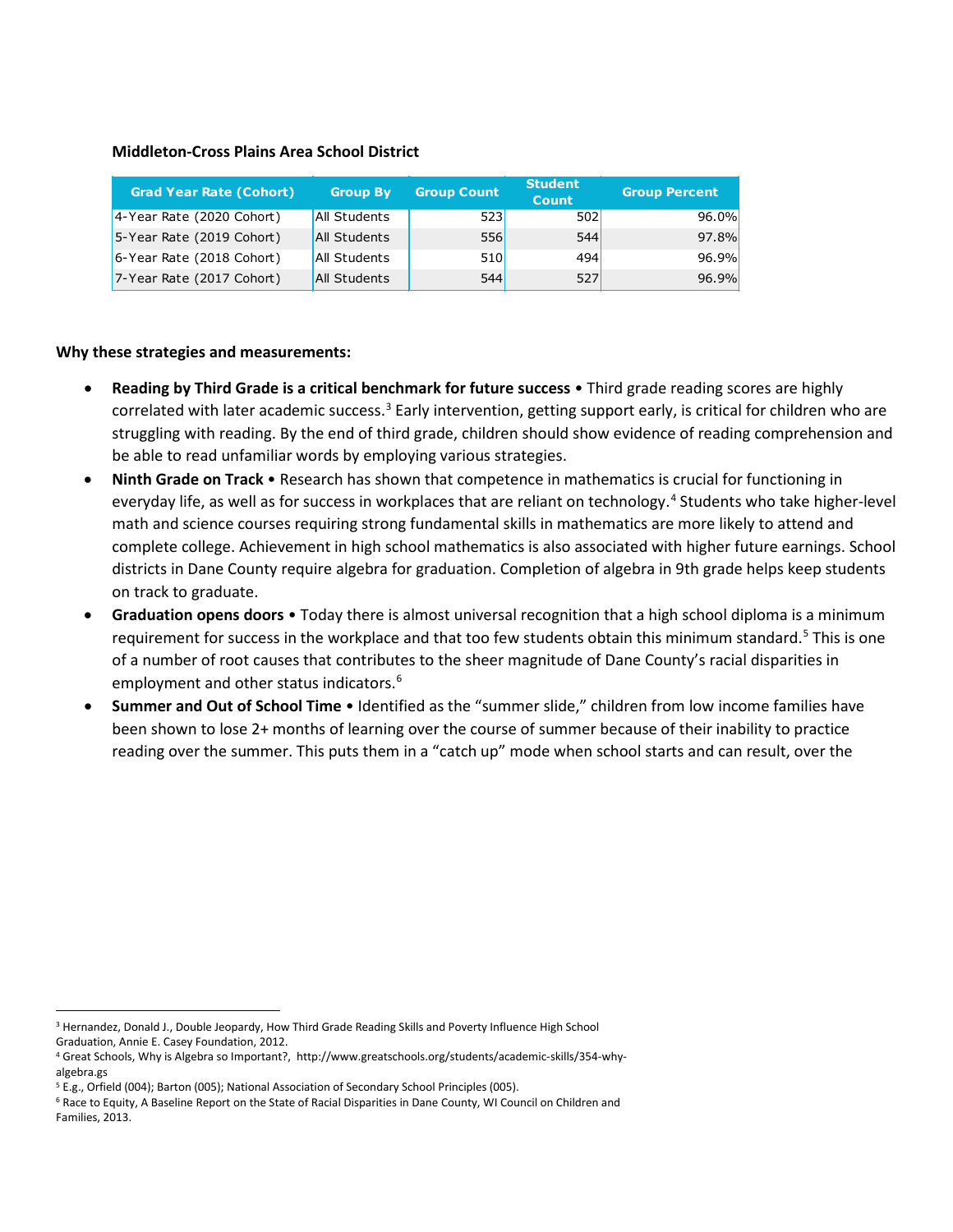years, in a cumulative learning loss that puts them grade levels behind their peers by middle school.



#### **II. What's New**

#### **Elementary Schools of Hope 2.0 Delegation**

During the 2017-2018 school year 93.5% of students agreed that working with a Schools of Hope tutor improved their reading and 90.5% of school staff agreed that Schools of Hope increased academic performance and engagement in their students. During the 2018-2019 school year, 54.7% of students who met with an Elementary Schools of Hope tutor for 15 sessions or more, and took their school district pre and posttests, met their aggressive reading growth target; we believe this result could and should be better. This delegation looked to tackle some of the gaps of the program.

Our Agenda for Change goal in Education is that students graduate from high school ready for college, career, and community. A key indicator on the road to this success is reading at grade level proficiency. For 20+ years we have deployed the Schools of Hope tutoring program designed to give students in the early grades the extra boost they need to achieve this goal. Schools of Hope has continued to evolve and change throughout the last 20+ years while staying focused on its core value of providing in individualized one-on-one literacy tutoring for struggling K-5 readers through the engagement of trained community volunteers and AmeriCorps members. In 2019, we formed a new Delegation (taskforce), the Schools of Hope 2.0 Delegation, led by Dr. Gloria Ladson-Billings, University of Wisconsin-Madison and Bill Westrate, American Family Insurance. The Delegation was charged with updating our strategies and recommendations to respond to current community needs.

The Delegation was tasked with understanding the current data, the experiences of children and families, and best practices available to create opportunities for all students to be successful readers by the end of third grade. Little did we know a global pandemic would create even more urgency in identifying ways our community can support our students and schools. The delegation recommended 9 strategies including the creation of a steering committee to ensure the sustainability of the other 8 strategies. The Delegation's new recommendations, approved by the United Way of Dane County Board of Directors in June 2021, are included in this updated plan.

**Strategy 1:** Access to additional learning opportunities to enhance students' mastery of academic content; with recommendations made by the Schools of Hope 2.0 Delegation, convened between May 2020 and June 2021 and with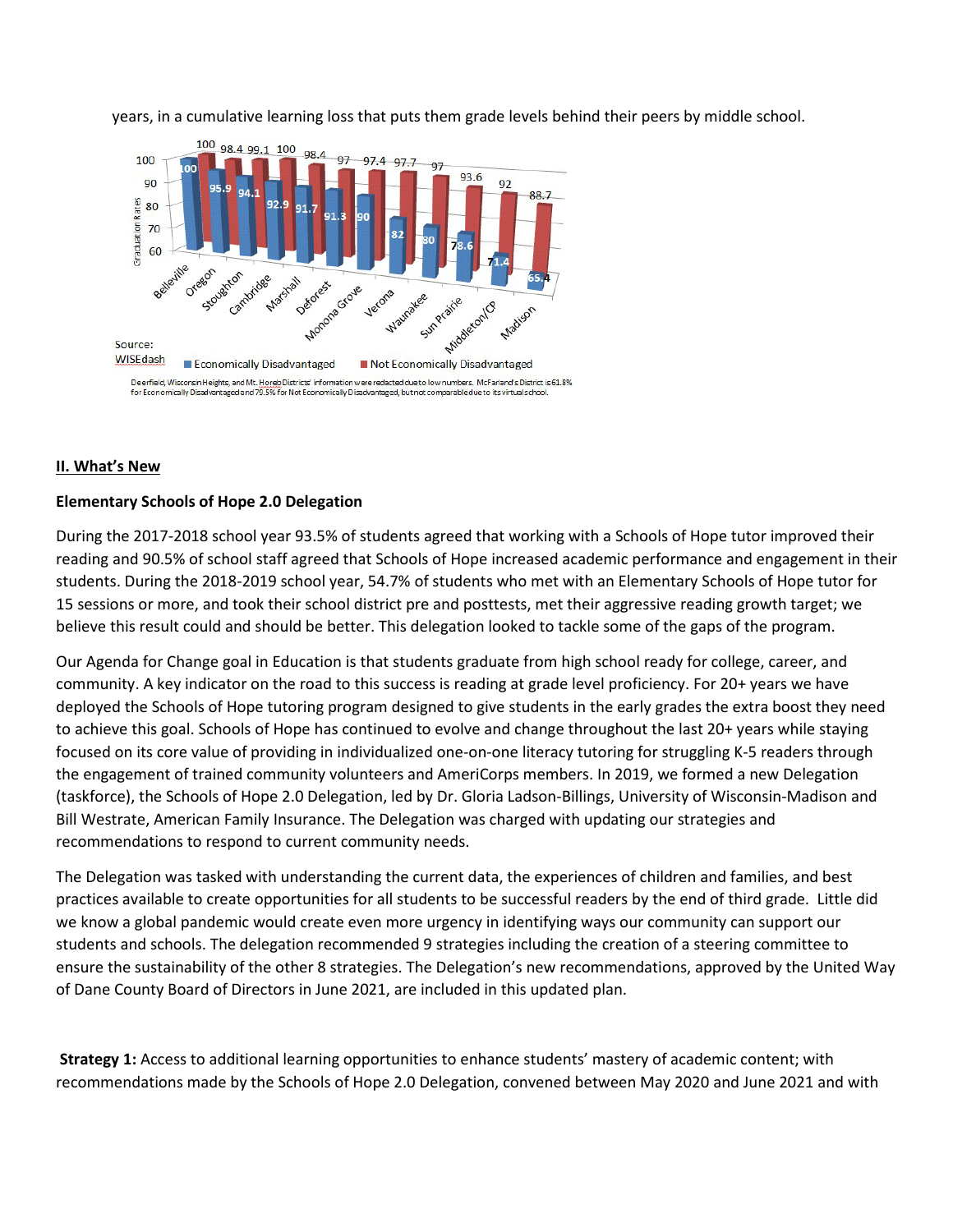consideration of the pandemic's implications. The chart below illustrates what the Delegation members learned and how it connects to their recommendations:

| CHART 1: Key points from the 2021 update                        | <b>Recommendations:</b>                                                                                                                                                                                                                                                                                                                                                                                                   |
|-----------------------------------------------------------------|---------------------------------------------------------------------------------------------------------------------------------------------------------------------------------------------------------------------------------------------------------------------------------------------------------------------------------------------------------------------------------------------------------------------------|
| School capacity and structure have changed<br>over time         | • Utilize trained tutors working in concert with the teacher's<br>curriculum to motivate students to do schoolwork and see<br>academic achievement, as necessary.                                                                                                                                                                                                                                                         |
| Center the science of reading                                   | · Provide timely individual support in literacy.                                                                                                                                                                                                                                                                                                                                                                          |
| <b>Specific Attention to Social Emotional</b><br>Learning (SEL) | · Train AmeriCorps members/community volunteers in<br>social-emotional learning (SEL), allowing them to serve as<br>mentors to students and help improve student self-esteem<br>and confidence.                                                                                                                                                                                                                           |
| We are living in a time of disruption                           | • Program curriculum is provided by the program and<br>flexible enough to align with the changing overall school<br>goals in reading and literacy.                                                                                                                                                                                                                                                                        |
| The importance of cultural competency                           | • The program curriculum is culturally relevant (racially and<br>linguistically) and includes student and family input.<br>Community volunteers and AmeriCorps members reflect<br>the students they are serving and have a growth mindset.<br>To increase diversity, the program should offer<br>compensation, whether that be monetary, college/high<br>school credit, scholarship, fellowship, etc.                     |
| The value of measuring the right things                         | · Ensure that each school being served provides a<br>dedicated staff liaison to promote effective partnership.<br>• Create The Elementary Schools of Hope Steering<br>Committee to ensure investment and influence, leading to<br>the successful implementation of strategies that improve<br>educational outcomes, focusing on the sustainability,<br>accountability, and flexibility of the Schools of Hope<br>program. |
| Success in literacy has many contributors.                      | . Provide individual support/tutoring with students' with<br>recommendations based on student-level data and school<br>staff involvement.                                                                                                                                                                                                                                                                                 |

As stated before, the delegation recommended 9 strategies including the creation of a steering committee to ensure the sustainability of the other 8 strategies. Below is the Elementary Schools of Hope Steering Committee information:

## **Elementary Schools of Hope Steering Committee**

The Elementary Schools of Hope Steering Committee exists to ensure investment and influence, leading to the successful implementation of strategies that improve educational outcomes, focusing on the sustainability, accountability, and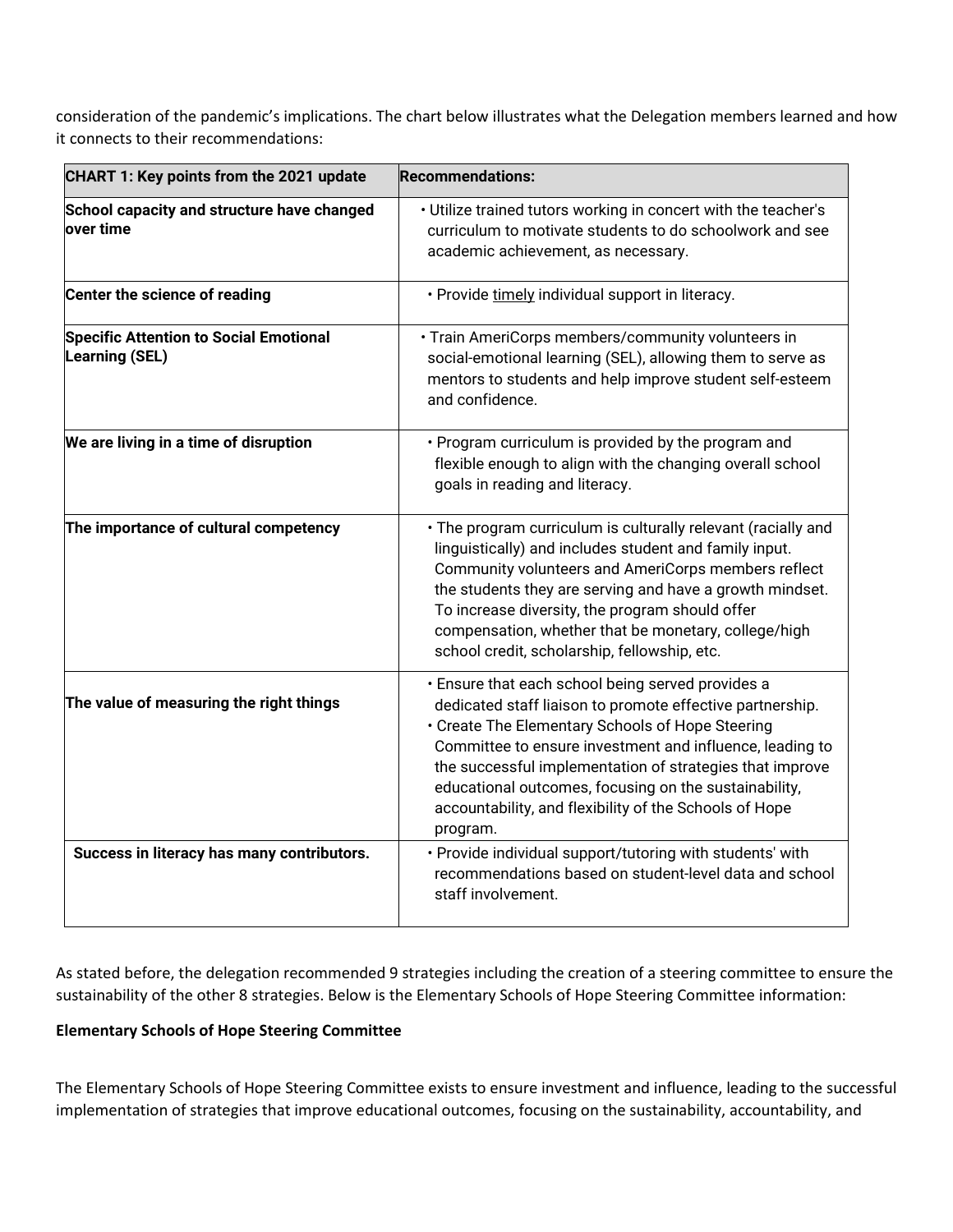flexibility of the Schools of Hope program. The investments should leverage relationships, increasing the number of students at grade level proficiency and helping the program adapt to the community's changes and needs. Members will need to work with school districts, funders, AmeriCorps, and data analysts to ensure the program's success. The Steering Committee is a working group focused on implementation, evaluation, and assessment, and community/family voice inclusion. Below is the Steering Committee information sent out to potential members:

## **Membership** – 12 people

Each member represents top-level decision-makers in crucial leadership roles essential in engaging all educational ecosystem sectors in Dane County. The members represent a diversity of thought, race/ethnicity, gender, influence and are well-respected throughout the community. The committee will be a working group that meets six times and reports to the Schools of Hope Director and the Education CST. This commitment will be no more than a year unless the group decides to continue. Members will help alleviate the barriers identified at the beginning of the Delegation process and ensure implementation of the Delegation recommendations. There will be representation from the critical segments of our community needed to lead changes and improvements:

- Philanthropy
- Parents/Community
- **Education**
- **Business**
- Students from the different participating districts (high school who grew in reading)
- SOH Alum or current AmeriCorps members

### **Goals and Strategies**

Through coordinated efforts, progress monitoring, and decision making, the Elementary Schools of Hope Steering Committee looks to accomplish the following goals:

### **Short Term:**

In partnership with the Education Community Solution Team, ensure implementation of SOH Delegation recommendations by addressing the systemic challenges to performance, such as:

- Student access to tutoring during a school day, not supplanting classroom instruction,
- Volunteer and AmeriCorps members training in alignment with school district curriculum and values,
- Recruitment and retention of diverse volunteers and AmeriCorps tutors,
- Measuring success across all Delegation recommendations.

### **Long Term:**

Prepare youth, especially Black, Indigenous, and people of color youth, to be at grade-level reading.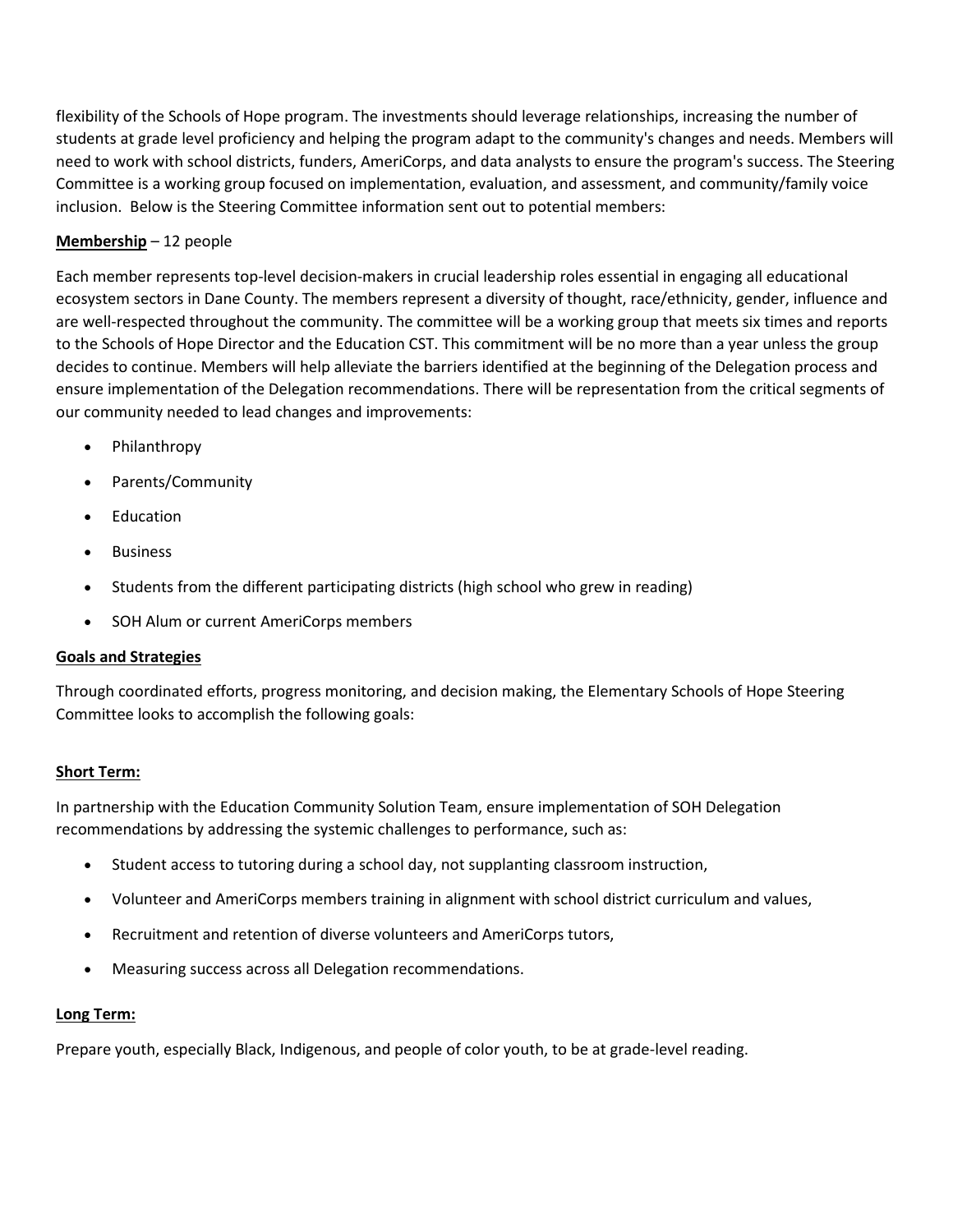## **III. Background: United Way's Involvement Addressing Educational Disparities**

### **A. Our history in supporting academic success**

United Way of Dane County has been deeply involved in addressing educational disparities for over 20 years. Schools of Hope began in 1995 as a civic journalism project of the Wisconsin State Journal and WISC-TV that examined critical racial achievement issues in the Madison Metropolitan School District (MMSD), including safety, discipline, cost, race, culture, family involvement, and academic standards and achievement. The media asked United Way to do something about the wide and growing racial achievement gap. With the support of 100 Black Men of Madison, Inc., we convened a leadership team to examine the issues that emerged from the report and to work on a community response.

The team, consisting of representatives from education, local government, faculty of the University of Wisconsin-Madison, parents, students, business leaders, leaders representing communities of color, labor unions, nonprofits, and United Way of Dane County. They decided to engage the community in the challenge of reducing the racial achievement gap for third grade reading and eventually successfully completing algebra by the beginning of tenth grade. We began tutoring by mobilizing hundreds of community volunteers in 1998 in early grade reading. In 2008 we released a Mobilization Plan for Schools of Hope, which chronicled the growth of the program and results we had at the time. The plan recommended we continue to focus on third grade reading, increase the fidelity of the model, and continue middle school tutoring with a focus on math towards the goal of algebra completion.

In 2007 our community decided to address the long-term trend of increasing youth crime, which occurred at twice the rate of crimes committed by adults. In response, we created the Delegation on Disconnected and Violent Youth. This Delegation was charged with identifying an approach to addressing the rise in youth crime. The Delegation determined that the best way to reduce youth crime was to keep youth in school, ensuring that they achieved a high school diploma. This Delegation produced our Achievement Connections Mobilization plan. The plan includes strategies to assist students in addressing their academic performance and behavioral health needs. Included in the plan are middle and high school tutoring, behavioral health assessment and treatment, teacher training and parent engagement. For five years, we assisted the districts with the 8th-9th grade transition. That work has been taken over wholly by the districts.

## **IV. What Works**

The Academic Success Community Solutions Team gathered research that drove the change in the Mobilization Plan. Below is the result of their work.

**A. Kindergarten Readiness** Being ready to learn by kindergarten is crucial in determining outcomes once students start school, which can affect their outcomes in adulthood. The Wisconsin Council on Children and Family who live in families with income below poverty are 18 months behind what is normal for their age group. By the time they are 10, that gap is still there, and for children living in the poorest families, the gap is even larger."<sup>[7](#page-7-0)</sup>

A September 2017 report for the Wisconsin Center on Education Research leaves no question on the need for kindergarten readiness.

<span id="page-7-0"></span><sup>7</sup> Wisconsin Council on Children and Families (2008). Let's Start at the Very Beginning: A Very Good Place to Start! WisKids Count Issue Brief (page 3.).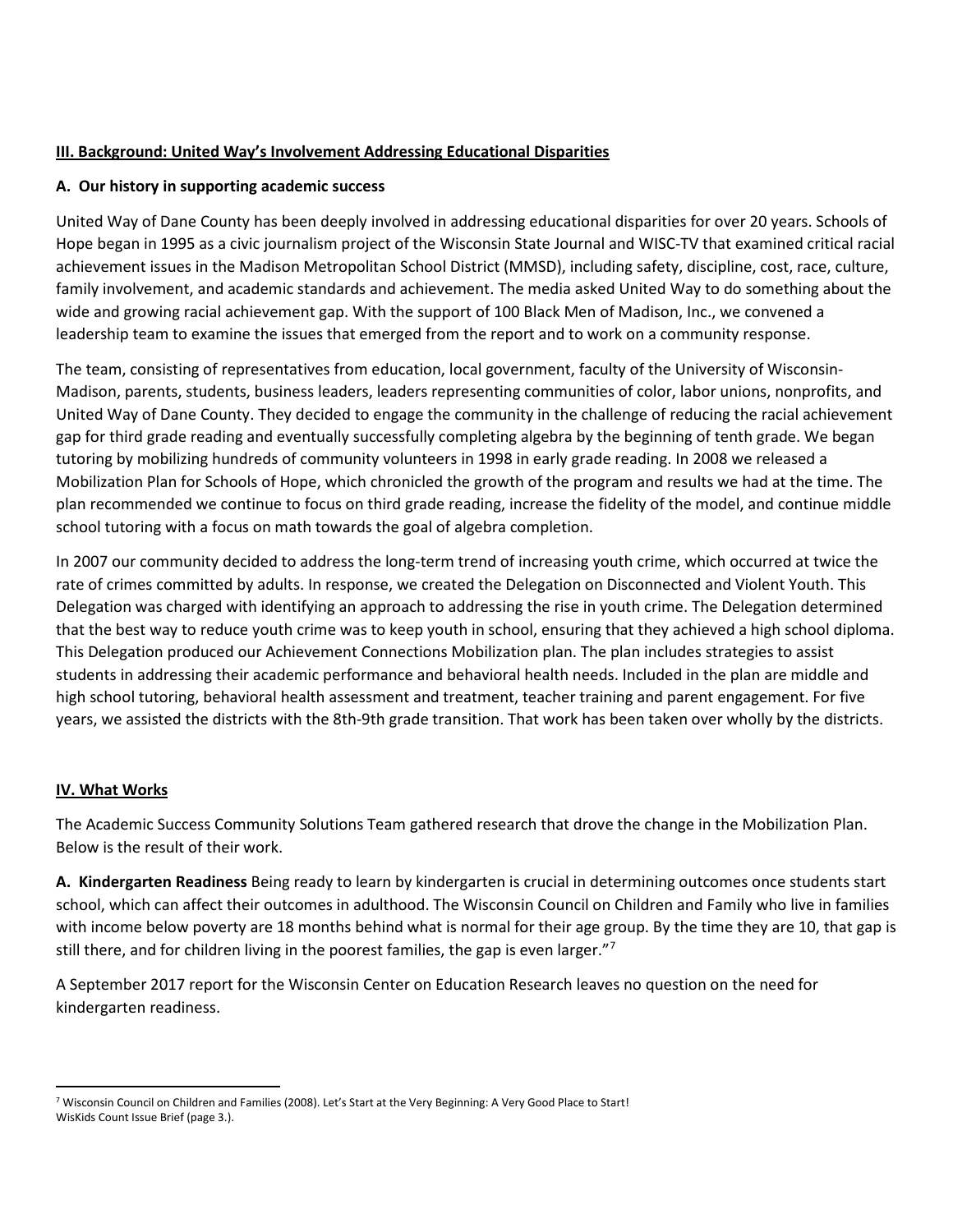Wisconsin's gaps between Black and White student high school graduation rates and Black and White fourth-grade math and reading scores are the largest in the nation. These inequalities have led to criticisms of Wisconsin's schools and teachers as ineffective in bolstering the success of students of color and those who are economically disadvantage.

We know that nationally, students of color and children who are poor enter Kindergarten substantially behind their peers and that disparity can account for much, if not most, of the achievement gap we see later in primary and secondary school. Their key findings:

- 1. Almost 66% of African American children and 70% of Latinx children enter Kindergarten less prepared than the typical White child.
- 2. Almost 75% of poor children enter Kindergarten behind the typical, more economically advantaged child.

3. Differences in the economic resources of families of White children and children of color account for much, but not all of the racial/ethnic differences in school readiness we observe in Wisconsin. If children of color were as financially well-off as White children in the state, we would expect gaps in early literacy skills to shrink by 60% for African American children and 40% for Latinx children."[8](#page-8-0)

Recognizing that achievement gaps begin prior to school entrance, United Way's Born Learning Mobilization Plan aims to increase the percentage of children entering kindergarten at age-expected development, which gives them a solid foundation for their success in school. Their goal: 80% of our 4-year-olds will be at age-expected development and ready to begin school by 2020. Please go to our website to see full details on the strategies and resources for this plan.

# **B. Learn to Read by Third Grade – Because After Third Grade You Read to Learn!**

Nationally, there is growing recognition among educators of the importance of children reading at grade level by the end of third grade. Over 30 years of research shows the correlation between students' reading ability at the end of third grade and their subsequent academic success. The National Research Council concluded: "Academic success, as defined by high school graduation, can be predicted with reasonable accuracy by knowing someone's reading skill at the end of third grade. A person who is not at least a modestly skilled reader by that time is unlikely to graduate from high school."<sup>[9](#page-8-1)</sup>

Through third grade, children are learning to read; beginning in 4th grade children read to learn. According to the Annie E. Casey Report "Early Warning – Why reading at the End of Third Grade Matters," in fourth grade children are using the skills they have learned to solve problems and go deeper into subjects they are studying.[10](#page-8-2)A child behind in reading will find the fourth grade reading material incomprehensible.

## **C. The Importance of Summer Learning**

During the summer school break, an annual achievement gap of approximately three months has been created between wealthy and poor students (Cooper, Nye, Charlton, Lindsay, and Greathouse, 1996, the effects of summer vacation on achievement test scores: A narrative and meta-analytic review.). The loss in reading levels is greatest among students from lower-income families. By contrast, students from upper-income families often increase their reading levels during the summer. (Cooper et al, 1996)

<span id="page-8-0"></span><sup>8</sup> Kindergarten Readiness in Wisconsin, WCER Working Paper No. 2017-3, Wisconsin Center for Education

Research, School of Education, University of Wisconsin—Madison, E. Grodsky, Y Huangfu, H. Meisner, and C. Packard, September, 2017.

<span id="page-8-1"></span><sup>&</sup>lt;sup>9</sup> National Research Council. Preventing Reading Difficulties in Young Children. Edited by Catherine E. Snow, Susan Burns and Peg Griffin, Committee on the Prevention of Reading Difficulties in Young Children. Washington, DC: National Academy Press, 1998.

<span id="page-8-2"></span><sup>&</sup>lt;sup>10</sup> Hernandez, Donald J., Double Jeopardy, How Third Grade Reading Skills and Poverty Influence High School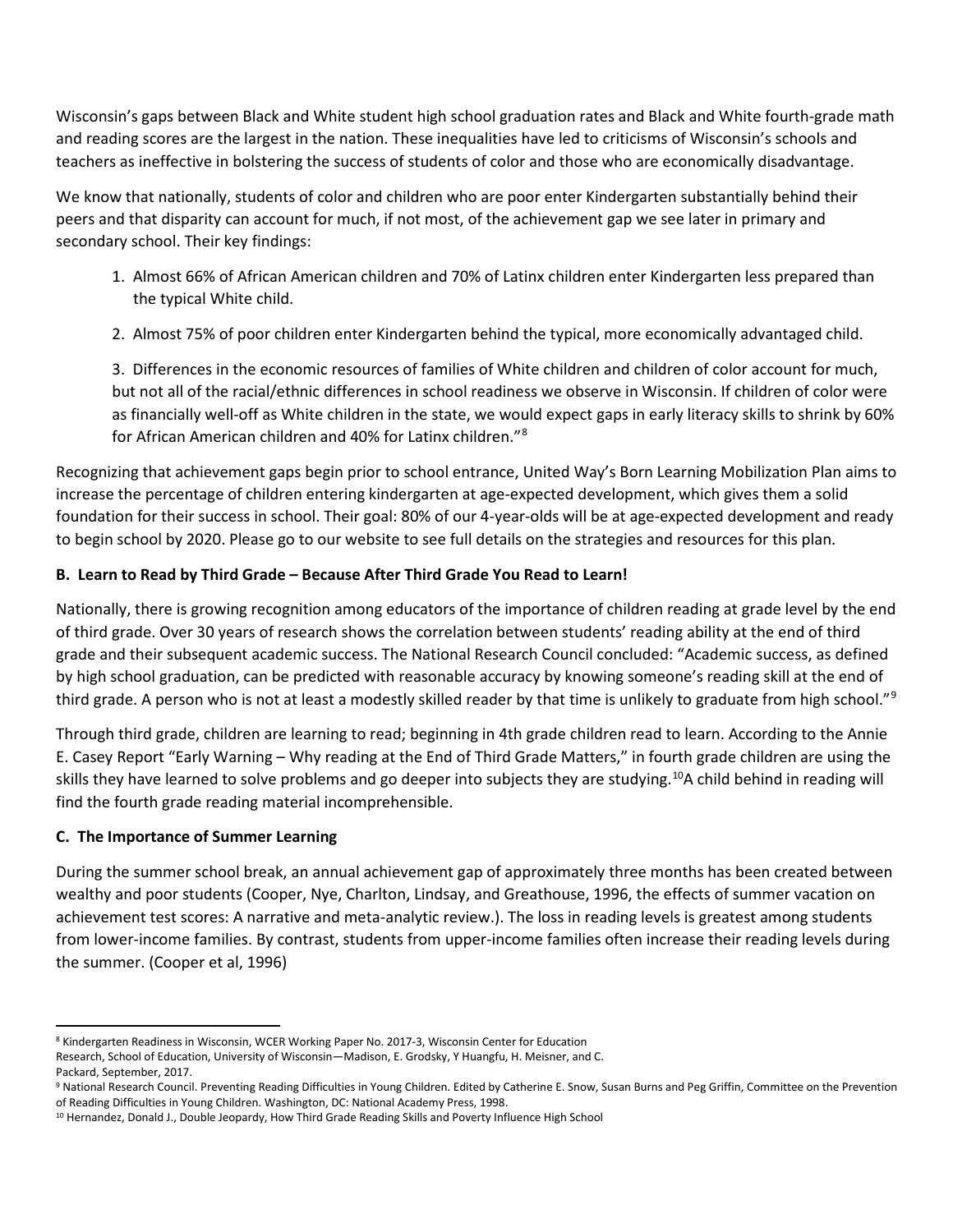

Research has shown that reading four to five books over the course of the summer has the effect of preventing a decline in reading-achievement scores from the spring to the fall, regardless of family income levels.

This achievement gap has most dramatically widened during the elementary school years. Various studies have shown that over the course of six summers, the gap widened from less than a year's difference entering kindergarten to more than a three-year gap between lower and upper- income students by the end of 6th grade (Alexander, Entwisle & Olsen, 2007). This gap widens even when students receive effective instruction during the school year (Cooper et al, 1996). Thus, the loss that occurs during the summer months is called by some the most compelling explanation of the widening achievement gap between the rich and poor (Allington, 2013). This summer regression in reading and literacy development is referred to as the "Summer Slide" (Allington, 2013).

According to a study by Entwisle and Olson:

- o During the school year, lower-income children's skills improve at close to the same rate as those of their more advantaged peers.
- o Over the summer, middle- and upper-income children's skills continue to improve, while lower-income children's skills do not.
- o Summer learning shortfall experienced by low-income children over the elementary grades has consequences that reverberate throughout children's schooling and can impact whether a child ultimately earns a high school diploma and continues on to college.

Richard L. Allington, co-author of Summer Reading: Closing the Rich/Poor Achievement Gap (Teachers College and International Reading Association, 2013), tells us that any child who fails to read during the summer break will lose some reading proficiency. Children from low-income families routinely lose two to three months of reading proficiency every summer while middle-class children gain about a month. This creates a three to four month gap every summer.

By age 5, many children in high-risk environments are already developmentally behind. This gap only grows over time –undermining school readiness and success in life. -Dr. Craig T. Ramey, Georgetown

> *"The most effective way to help children maintain and grow their*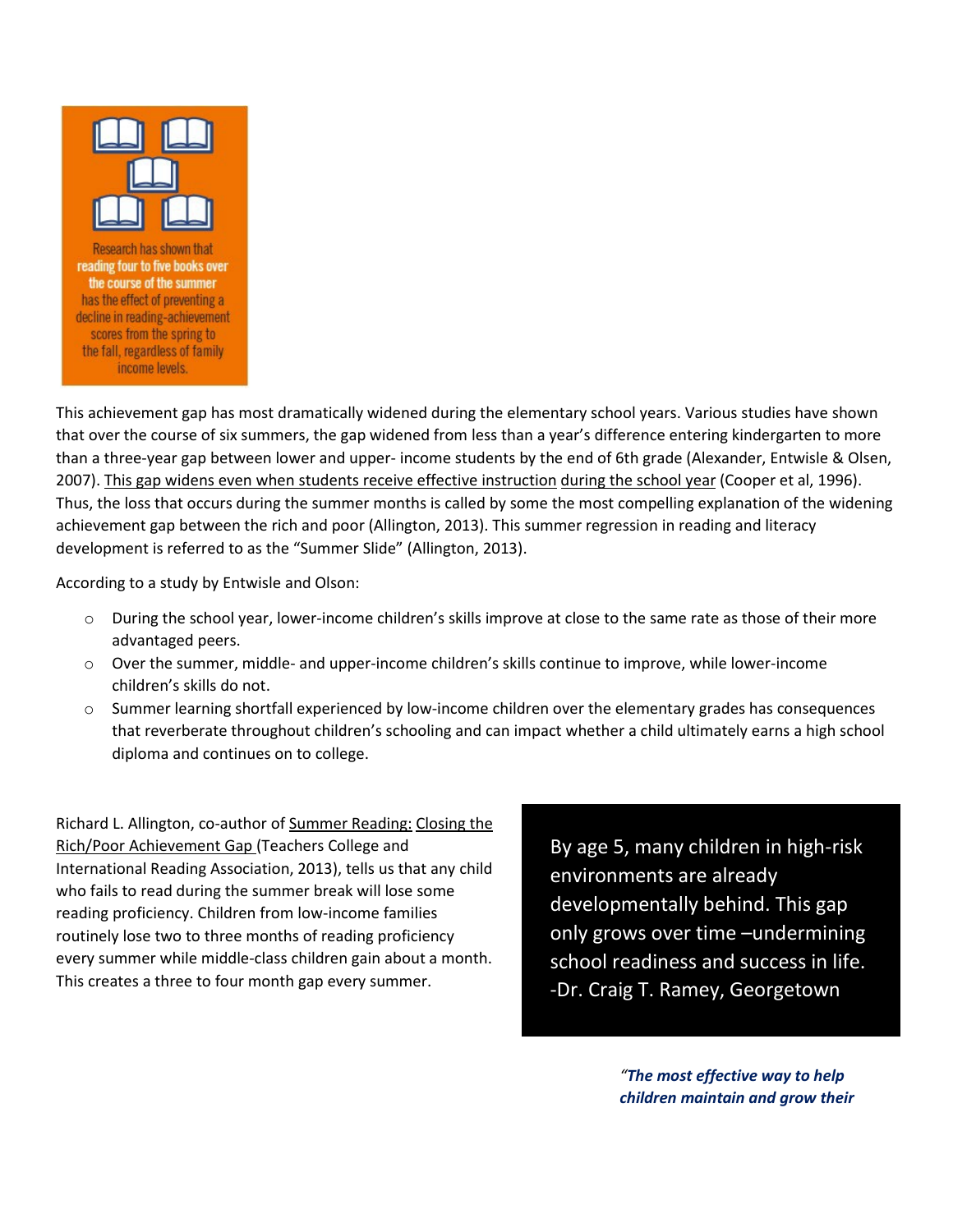From grade one to grade nine, children from low-income families lose two or more years of reading proficiency during the summers when school is not in session.

#### **D. Transition to Middle and High School**

Transition is difficult for any student at any stage in his or her education. The transitions into both middle and high school are particularly difficult, as they are key points in determining future outcomes.

Many studies indicate that receiving passing grades in the core subjects of Math, English, Science, and Social Studies and being on-pace with credit accumulation in the freshman year of high school are highly related to graduation.<sup>[11](#page-10-0)[12](#page-10-1)</sup> One study found that students who passed Algebra I by their freshman year of high school graduated at twice the rate (70% compared to 35%) of students who had not passed Algebra 1 by 9th grade.<sup>13</sup>Further research shows that students who take higher-level math and science courses requiring strong fundamental skills in mathematics are more likely to attend and complete college, secure technically-skilled jobs, and earn higher wages.<sup>[14](#page-10-3)[15](#page-10-4)[16](#page-10-5)[17](#page-10-6)[18](#page-10-7)</sup>

Research shows that most high school dropouts fail at least 25% of their ninth grade, while 8% of high school graduates experienced the same difficulty.<sup>[19](#page-10-8)</sup> And more than one "F" in core subjects and fewer than five full course credits by the end of freshman year are key indicators a student is not on track to graduate,  $^{20}$ as well as low attendance in the first 30 days of ninth grade.<sup>[21](#page-10-10)</sup> The challenge in transition happens well before high school, which includes a drop in grades,<sup>[22](#page-10-11)</sup> motivation<sup>[23](#page-10-12)</sup>, self-esteem<sup>[24](#page-10-13)</sup>, and parent involvement.<sup>[25](#page-10-14)</sup> Promising research in Chicago Public Schools has shown that focusing on the transition between eighth grade and ninth grade and focusing on the on-track behaviors of students in ninth grade raised graduation rates by 13% over a six-year period (Roderick et al., 2014).

<span id="page-10-3"></span><sup>14</sup> Attewell, P., & Domina, T. (2008). Raising the Bar: Curricular Intensity and Academic Performance. Educational Evaluation and Policy Analysis, 30 (1), 51 -71.

<span id="page-10-4"></span><sup>15</sup> Aughinbaugh, A. (2012). The effects of high school math curriculum on college attendance: Evidence from the

NLSY97. Economics of Education Review, 31(6), 861–870.

<span id="page-10-5"></span><sup>16</sup> Long, M. C., Conger, D., & Iatarola, P. (2012). Effects of High School Course-Taking on Secondary and

Postsecondary Success. American Educational Research Journal, 49(2), 285–322

Support High School Learning." National High School Center

<span id="page-10-10"></span> $21$  Ibid.

- <span id="page-10-12"></span> $23$  Ibid.
- <span id="page-10-13"></span> $24$  Ibid.
- <span id="page-10-14"></span><sup>25</sup> Ibid.

<span id="page-10-0"></span><sup>&</sup>lt;sup>11</sup> Allensworth, E. M. & Easton, J. Q. (2005). The on-track indicator as a predictor of high school graduation. Chicago, IL: Consortium on Chicago School Research at the University of Chicago.

<span id="page-10-1"></span><sup>&</sup>lt;sup>12</sup> Roderick, M. & Camburn, E. (1999). Risk and recovery from course failure in the early years of high school. American Educational Research Journal, 36(2), 303-343. DOI: 10.3102/00028312036002303

<span id="page-10-2"></span><sup>13</sup> Silver, D., Saunders, M., & Zarate, M. E. (2008). What factors predict high school graduation in the Los Angeles Unified School District? (California Dropout Research Project Policy Brief 14). Santa Barbara, CA: UCSB Gevirtz Graduate School of Education.

<span id="page-10-7"></span><span id="page-10-6"></span><sup>&</sup>lt;sup>17</sup> Joensen, J. S., & Nielsen, H. S. (2009). Is there a Causal Effect of High School Math on Labor Market Outcomes? Journal of Human Resources, 44(1), 171–198. 18 Rose, H. & Betts, J. R. (2001). Math matters: The links between high school curriculum, college graduation, and earnings. San Francisco, CA: Public Policy Institute of California.

<span id="page-10-8"></span><sup>&</sup>lt;sup>19</sup> Kennelly and Monrad. (2007). "Easing the Transition to High School: Research and Best Practices Designed to

<span id="page-10-9"></span> $20$  Ibid.

<span id="page-10-11"></span><sup>&</sup>lt;sup>22</sup> Making the Transition to Middle School: How Mentoring Can Help (September 2008). From Mentoring

Resource Center Fact Sheet. Retrieved from: http://educationnorthwest.org/sites/default/files/making-the- transition-to-middle-school.pdf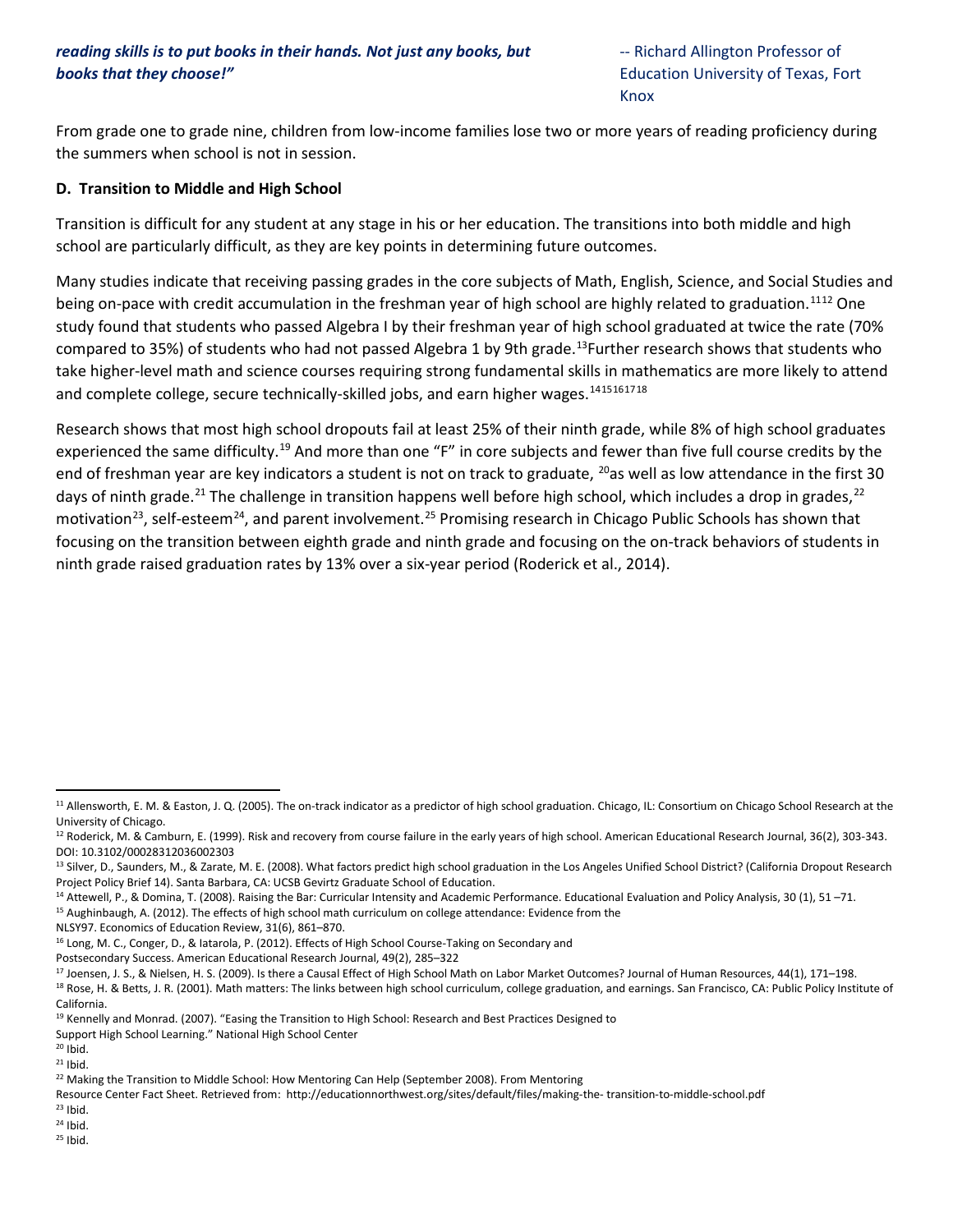# **E. Completion of Algebra With a C or Better by the Beginning of 10th Grade – A Critical Gateway to Graduation and College and/or a Career**

The transition from arithmetic to the symbolic language of algebra helps students develop abstract reasoning and critical thinking skills necessary to excel in math and science. A low-income student who succeeds in algebra has virtually the same chance of going to college as a child from a more affluent family who also passes the course. Receiving a "C" or better also means that the student has deeper content understanding.



Research tells us that algebra is considered a gateway course for educational achievement beyond high school.<sup>[26](#page-11-0)</sup> It is the language of math and science, and the language of problem solving. It deals in abstractions that expand thinking skills. Also, middle school represents the second most available time for brain development and our ability to influence student learning.<sup>27</sup>A child from a low-income family who succeeds in algebra stands virtually the same chance of going to college as a child from an upper-income family who passes the course.<sup>[28](#page-11-2)</sup>

### **F. Graduation Rates**

According to the National Center for Education Statistics, graduation rates nationally have increased from 79% for 2010-11 to 83% for 2014-15. Rates of graduation are still disparate by race/ethnicity; 88% of White public students, 78% of Latino/a students, and 75% of Black students graduated in 2014-15.[29](#page-11-3) A high school diploma decreases the chances of unemployment from 7.4% to 5.2% and increases lifetime earnings by 40%<sup>[30](#page-11-4)[31](#page-11-5)</sup>

<span id="page-11-0"></span><sup>&</sup>lt;sup>26</sup> Christmas, P., & Fey, J. (1990). Communicating the importance of algebra to students. In Edgar L. Edwards, Jr. (Ed.), Algebra for everyone. Reston, Virginia: NCTM.

<span id="page-11-1"></span><sup>&</sup>lt;sup>27</sup> Alexander, Entwisle and Olson, 2007, Summer learning and its implications: insights from the Beginning School Study, New Directions for Youth Development, Volume 2007, Issue 214.

<span id="page-11-2"></span><sup>28</sup> Source: GEAR Up Program

<span id="page-11-3"></span><sup>&</sup>lt;sup>29</sup> Public High School Graduation Rates. (Updated April 2017). Retrieved from https://nces.ed.gov/programs/coe/indicator\_coi.asp

<span id="page-11-4"></span><sup>&</sup>lt;sup>30</sup> Employment Projections (Last modified April 20, 2017). Retrieved from

https://www.bls.gov/emp/ep\_chart\_001.htm

<span id="page-11-5"></span><sup>&</sup>lt;sup>31</sup> Lifetime earning trends by education level (last modified 2010). Retrieved from

https://trends.collegeboard.org/education-pays/figures-tables/lifetime-earnings-education-level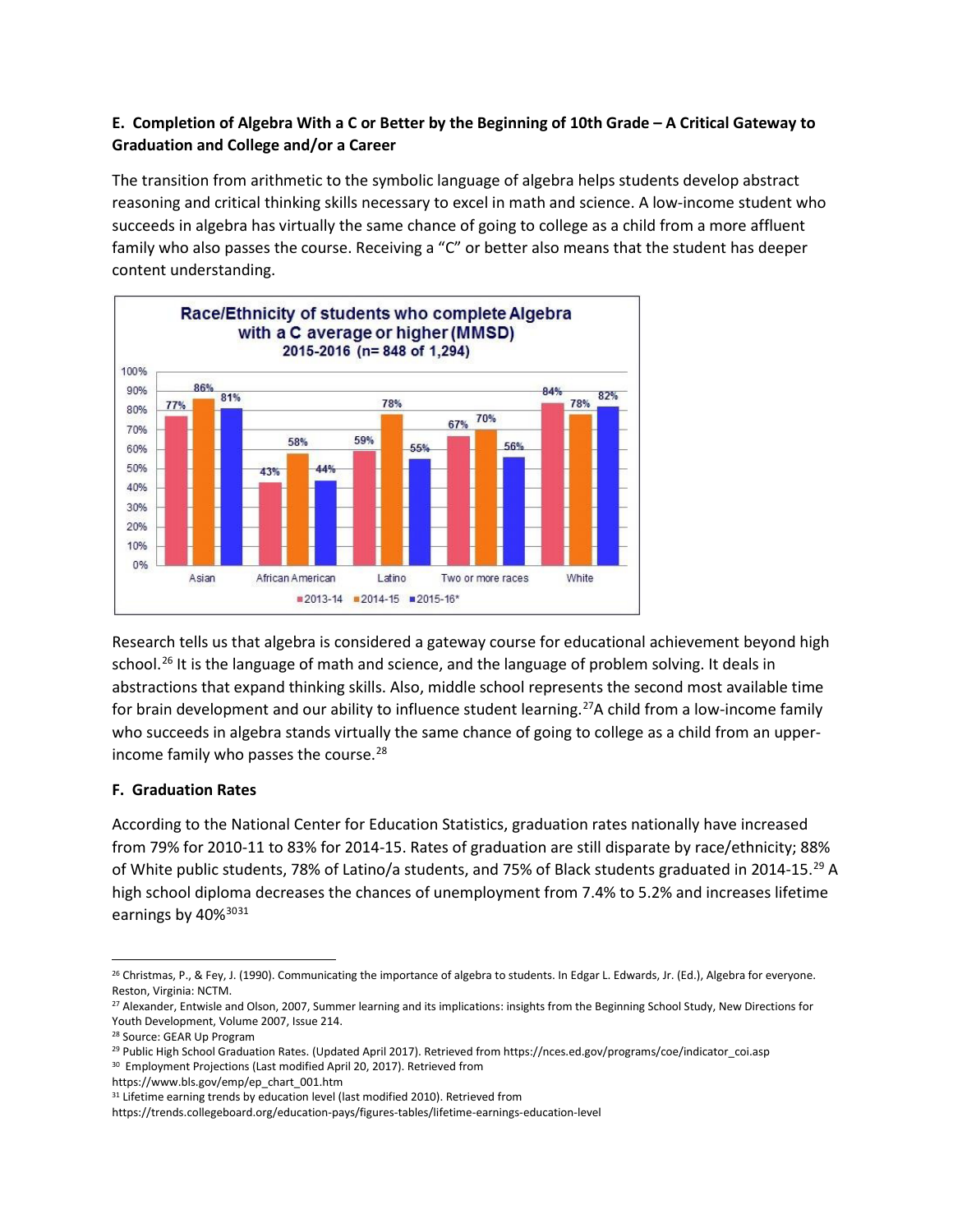In Dane County, our collective partnerships toward increasing graduation rates have been successful. We are proud to say that we have met or almost met the interim goals we set for graduation rates in both Dane County and MMSD. As of the 2014-2015 school year, Dane County has a graduation rate of 93.1%, .1% away from our 2016 goal. MMSD achieved an 80.6% graduation rate, surpassing the 2016 goal of 79.5%. When we began this work the graduation rate was 91% for Dane County and 74.5% in Madison.

The Institute for Educational Science provides the following recommendations for dropout prevention: (1) Use data systems to identify at-risk students early; (2) provide adult advocates to students at-risk; (3) provide academic support and enrichment; (4) implement programs to improve students' classroom behavior and social skills; (5) provide personalized learning environments and individualized instruction; (6) provide rigorous and relevant instruction to better engage students in learning (Freeman & Simonson, 2015, p. 208).

## **H. The Importance of post-secondary Education and College Readiness**

Despite the rising costs of college and soaring rates of student debt, postsecondary education remains key to economic stability. According to the Pew Research Center, millennials earn \$2,000 more annually with a two-year degree or some college and \$17,500 more with a bachelor's degree than they do with only a high school diploma.<sup>[32](#page-12-0)</sup>

Associate degrees also bring additional earnings beyond graduating high school. The Center for Analysis of Postsecondary Education and Employment, a research center funded by the Institute of Education Sciences of the U.S. Department of Education, found that completing an associate degree yields on average \$4,640 -\$7,160 per year more than those who begin college and do not complete.<sup>33</sup>A postsecondary education improves quality of life across indicators.

Based on estimates from the Massachusetts Institute of Technology, the minimum annual income before taxes needed to support one adult and one child is \$48,538**. [34](#page-12-2)** However, in Dane County, individuals without a high school diploma make an average of \$20,222 per year and individuals with a high school diploma make an average of \$30,325 per year, in comparison, individuals with some college or associate degree have an annual income of \$34,794 and individuals with a bachelor's degree have an annual income of \$49,93735.

A college degree brings more than earnings. According to the Lumnia Foundation, in 2012, Americans with bachelor's degrees (and without graduate degrees) have:

- 3.5 times lower incidence of poverty (Income)
- 2.4 times lower incidence of receiving worker's compensation (Income)

<span id="page-12-2"></span>34 Glasmeier, A. K. (2017) Living Wage Calculation for Dane County, Wisconsin. Massachusetts Institute of Technology, 2017

<span id="page-12-0"></span><sup>32</sup> The Rising Cost of Not Going to College (Updated February 11, 2014). Retrieved fro[m http://www.pewsocialtrends.org/2014/02/11/the](http://www.pewsocialtrends.org/2014/02/11/the-rising-cost-of-not-going-to-college/)[rising-cost-of-not-going-to-college/](http://www.pewsocialtrends.org/2014/02/11/the-rising-cost-of-not-going-to-college/)

<span id="page-12-1"></span><sup>&</sup>lt;sup>33</sup> Belfield, Clive and Bailey, Thomas (2017). "The Labor Market Returns to Sub-Baccalaureate College: A Review." The Center for Analysis of Postsecondary Education and Employment. Retrieved from http://capseecenter.org/wp- content/uploads/2017/04/labor-market-returns-subbaccalaureate-college-review.pdf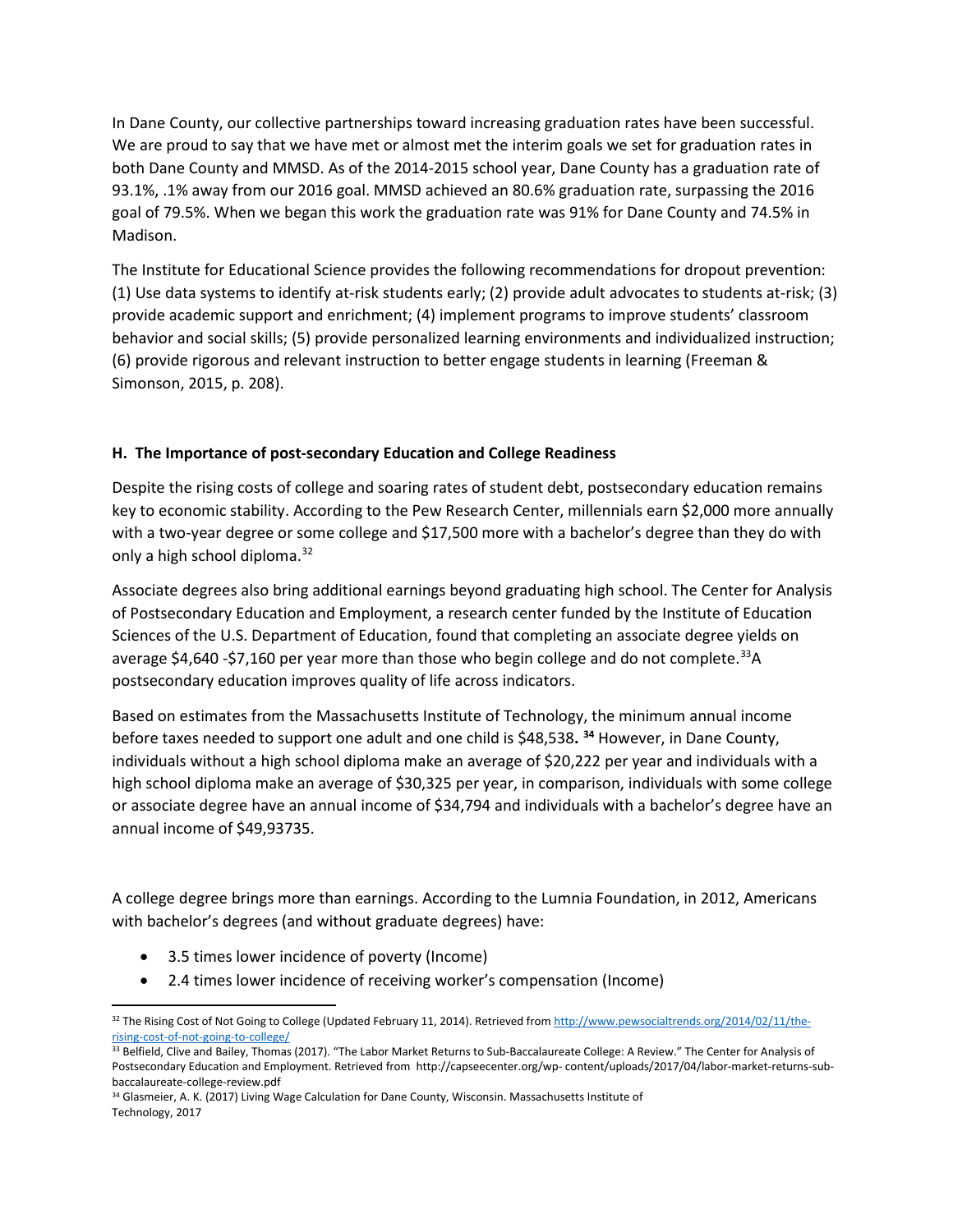- 4.9 times lower probability of being in prison or jail (Income)
- 47% higher likelihood of having health insurance through employment (Health)
- 44% higher likelihood of reporting very good or excellent health (Health)
- 3.9 times lower likelihood of being a regular smoker and a significantly higher incidence of exercising, having a healthy diet, wearing seat belts, and seeking preventative medical care (Health)
- 72% greater likelihood of having a retirement plan (Health)  $35$

This research supports work in United Way of Dane County's Community Impact Areas, as noted in the parentheses above. In Dane County, a proportionally well-educated seat of private, public, four- and two-year institutions, the importance of preparing young people for college is even more urgent in narrowing the income gap and creating an equitable growing workforce.

### **I. Career Readiness Skills**

To ensure that our youth take a pathway that leads out of poverty, they must be equipped with skills to not only to enter postsecondary education, but to ultimately thrive in the workforce. There are varying definitions and interpretations of "career ready", and every career field requires different skill sets, but there are skills that certainly cut across all careers. Additionally, many of the skills necessary to be successful in college are also necessary for career readiness. Conley and McGauhey describe study skills, time management, persistence, and ownership of learning, as well as the ability to "formulate problems, collect information, interpret and analyze findings, and communicate in a variety of modes, all with precision and accuracy." The skill sets that prepare students for post-secondary education, career fields, and civic engagement are not only vital to life beyond a diploma, they strengthen students' ability to learn and own their experiences in the K-12 school system.<sup>[36](#page-13-1)</sup>

### **J. Social/Emotional and Non-Cognitive Skills**

Many authors are now focusing on social/emotional and non-cognitive skills as a way of predicting success, rather than just achievement-based standardized tests, arguing that achievement tests do not show skills of character, including personality traits, goals, motivations, and preferences, that are valued in the labor market and in schools. Reliable measures of character have predictive power that is as convincing as measures of cognitive skills, according to some research.<sup>[37](#page-13-2)</sup>  $38$  One study specifically of American Indian and Alaska Native students found students with higher social-emotional competence had higher academic achievement. The study controlled for measures of poverty and race.

Of important relevance to our work is the apparent malleability of non-cognitive and social-emotional skills. There are several studies indicating that direct and focused interventions can lead to improvement in students' so-called "soft skills" and, ultimately, improved academic outcomes. A study of the OneGoal program, which tries to help disadvantaged high school students attend and complete college by

<sup>35</sup> U.S. Census Bureau. (2017) Retrieved from https://factfinder.census.gov

<span id="page-13-1"></span><span id="page-13-0"></span><sup>36</sup> Conley, David T. and McGaughy, Charis. (2012). "College and Career". From North County Professional

Development Foundation. Retrieved from http://www.ncpdf.org/pdf/steering/2015-09- 18/4.0%20ASCD%20Article%20College%20&%20%20Career%20Readiness%20.pdf

<sup>37</sup> Kautz, T., Heckman, J. J., Diris, R., Ter Weel, B., & Borghans, L. (2014). Fostering and measuring skills: Improving

<span id="page-13-2"></span>cognitive and non-cognitive skills to promote lifetime success (No. w20749). National Bureau of Economic

<span id="page-13-3"></span>Research.

<sup>38</sup> Hamedani, M. G., & Darling-Hammond, L. (2015). Social emotional learning in high school: How three urban high schools engage, educate, and empower youth. Stanford Center for Opportunity Policy in Education. March.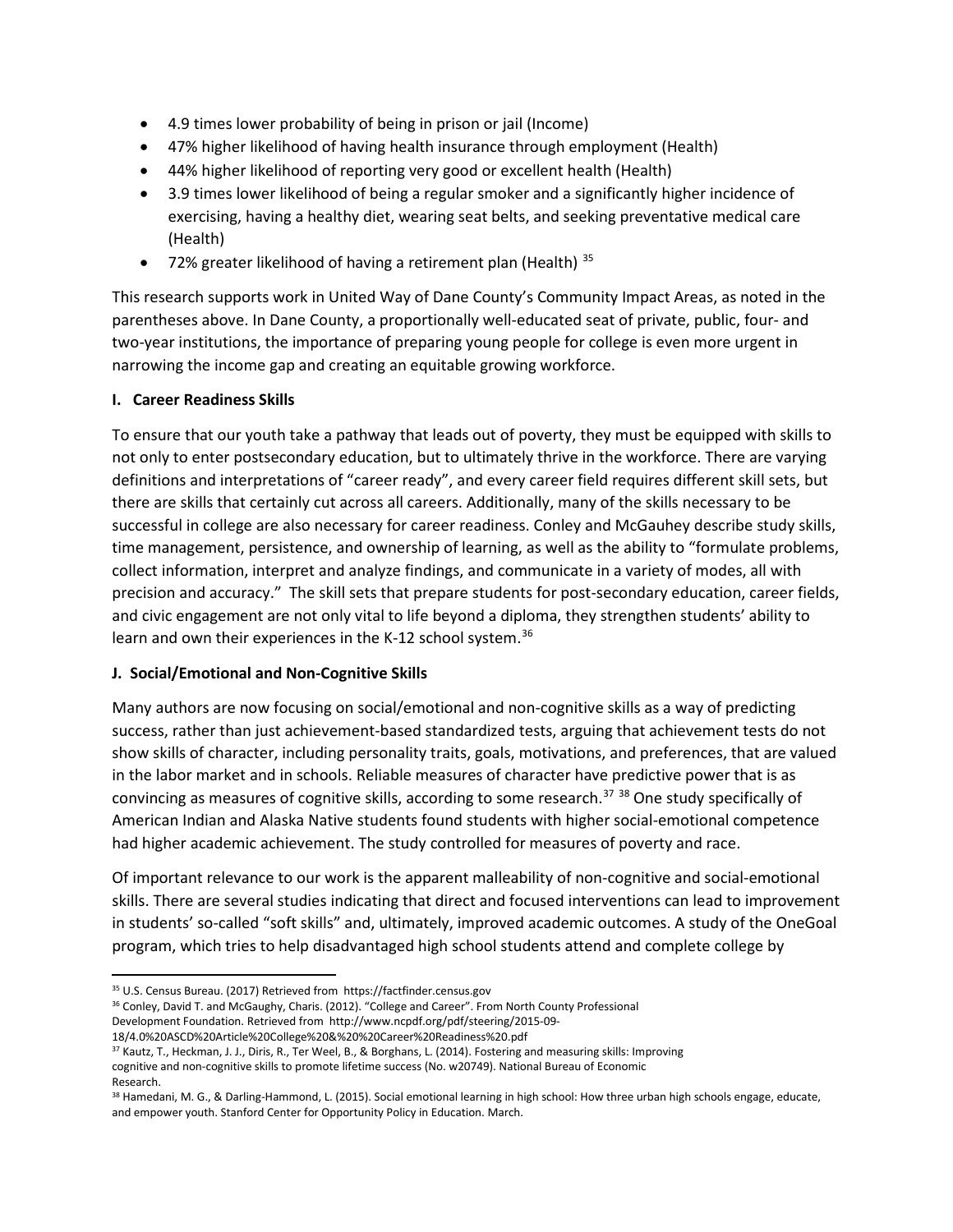teaching non- cognitive skills, found the program improved academic indicators, increased college enrollment by 10-20 percentage points with the greatest effect on four-your college enrollment and persistence, and reduced arrest rates by 5% for participating males.

The authors found that the improvement in non-cognitive skills accounted for 15-30% of the program's impact. A meta-analysis of 213 school-based social and emotional learning programs found that participants showed statistically-significant improvements in social and emotional skills, attitudes (toward self, others and school), and positive social behavior and academic performance; academic performance in particular improved by an 11-percentile-point gain in achievement.<sup>[39](#page-14-0)</sup> Additionally, drawing upon the framework established by the Consortium for Chicago School Research (CCSR) at the University of Chicago, the close monitoring and advocacy of an adult (mentor, tutor, after school program staff member etc.) is a research-based strategy for improving students' non-cognitive skills.<sup>[40](#page-14-1)</sup>

Additionally, schools have become more proactive in teaching social-emotional learning as a way to build and maintain a positive learning environment. SEL focuses on building cognitive, affective, and behavioral competencies in five areas: self-awareness; self- management; social awareness; relationship skills; and responsible decision making (Collaborative for Academic Social and Emotional Learning). High school graduation rates, for example, are lower for youth with behavioral health issues resulting in higher school dropout rates and lower school performance rates when compared with their peers.<sup>[41](#page-14-2)</sup>

## **L. Engaging and Empowering Families in Their Children's Education**

Studies show that successful parent involvement leads to higher achievement, improved school attendance, improved student perception of well-being, improved student behavior, improved parent and student perceptions of classroom and school climate, improved educational aspirations of students and their parents, improved student grades, and parent satisfaction with teachers.<sup>[42](#page-14-3)</sup> These positive outcomes reachestudents from all socio-economic, racial, and ethnic backgrounds.<sup>[43](#page-14-4)</sup> For instance, parent expectations, student expectations and peer interest have been shown to predict math intrinsic motivation in 9th grade, even after controlling for SES, race, gender, and math achievement, with parent expectations as the largest contributing factor to math achievement.<sup>[44](#page-14-5)</sup>

*"I was raised with an extended family structure that included aunts, uncles, and siblings.*

*My parents were like my hubcap and the other adults in my life were the spokes, keeping*

*the wheels in place and keeping me moving forward. I raised my children the same way."*

*–* Parent, Verona Area School District

<span id="page-14-1"></span>Chicago Public Schools and the OneGoal Program. University of Chicago.

<span id="page-14-2"></span><sup>41</sup> Youth Violence, Posttraumatic Stress Symptoms, & Learning Victor G. Carrion, M.D. | Stanford University, Lucile Packard Children's Hospital, Stanford Early Life Stress Research Program, California Healthy Students Research Project, Brief Number

<span id="page-14-0"></span><sup>39</sup> Chain, J., Shapiro, V. B., LeBuffe, P. A., & Bryson, A. M. (2017). Academic Achievement of American Indian and Alaska Native Students: Does Social-Emotional Competence Reduce the Impact of Poverty? American Indian and Alaska Native Mental Health Research (Online), 24(1), 1. <sup>40</sup> Kautz, T., & Zanoni, W. (2014). Measuring and fostering non-cognitive skills in adolescence: Evidence from

<span id="page-14-3"></span><sup>42</sup> Anfara Jr, V. A., & Mertens, S. B. (2008). Varieties of parent involvement in schooling. Middle School Journal, 39(3), 60

<span id="page-14-4"></span><sup>43</sup> Jeynes, W. H. (2003). A meta-analysis: The effects of parental involvement on minority children's academic achievement. Education and urban society, 35(2), 202-218.

<span id="page-14-5"></span><sup>44</sup> Froiland, J. M., & Davison, M. L. (2016). The longitudinal influences of peers, parents, motivation, and mathematics course-taking on high school math achievement. Learning and Individual Differences, 50, 252-259.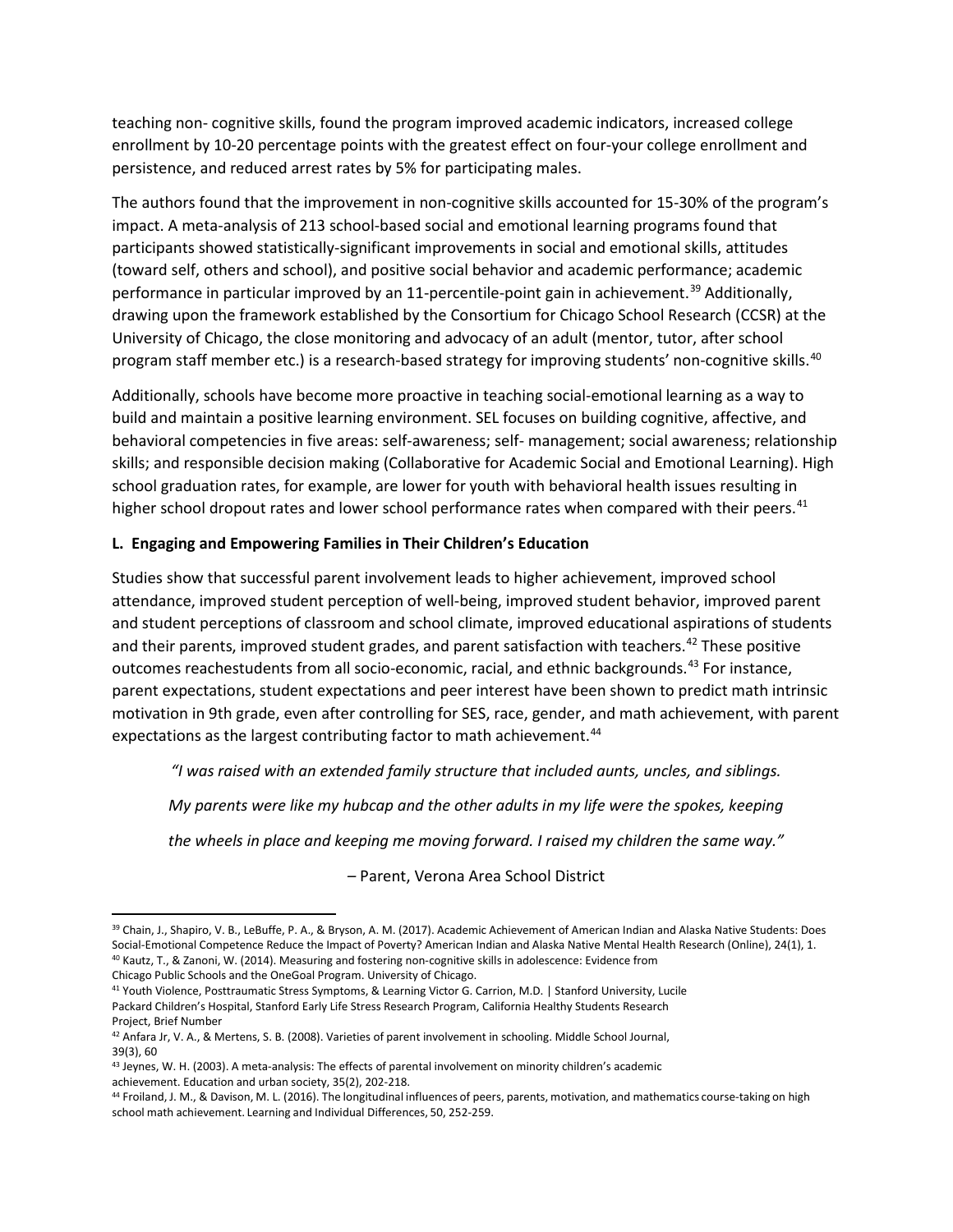While the benefits of parent and family involvement in students' educations are clearly defined, the mechanisms to make this connection have historically not been well- understood.48 Obstacles to parents and families engaging with schools range from differing ideas among parents and teachers about what constitutes involvement, time and job pressures to cultural differences, fear of authoritybased institutions, parent illiteracy, and parent and family members' own negative education experiences.[45](#page-15-0)

Successful initiatives to break down barriers and increase parent and family involvement in children's academic experiences build on the strengths of parents and families' own experiences, knowledge, and beliefs, developing parents' skills and knowledge to further their students' progress.<sup>[46](#page-15-1)</sup> Research indicates programs that provide targeted, culturally responsive support to parents and families can lead to improved student achievement. These are the issues most relevant in understanding the drivers of student success. Below is the process that we undertook to develop our Academic Success Mobilization Plan.

# **V. Factors Considered**

- Fidelity of our strategies, including scale, cost, and data.
- Latest research in student success, ranging from out-of-school programs to tutoring to
- children's mental health.
- Our current investments, looking critically at amounts invested in each area in Dane
- County and the outcomes achieved.
- Frameworks and results of our district partners, which clearly indicated new leadership across districts led to the implementation of more rigorous curriculum and instruction.
- Furthermore, our agency partners provided input and feedback on needs of their students and families, impact they have on students' outcomes, and our proposed goals and strategies. Finally, we engaged with various groups of stakeholders directly affected by this important work: high school and college students representing several Dane County school districts and post- secondary institutions, out of school youth serving staff, MMSD Principals representing all grade levels, and parents of youth. This examination resulted in three key takeaways:

**1. We cannot address academic achievement without supporting the whole child.** For students to be college, career, and community ready upon graduation, they need a set of skills and abilities beyond academic success solely measured by content mastery.

## **2. Students must be prepared to advance beyond the K-12 school setting.** In the 21st

century labor market and to earn a family-sustaining wage, addressed in the Strong Roots Mobilization Plan--students must be prepared to advance beyond the K-12 school setting.

*"I worked for a pre-college program over the summer. The students that I worked with felt welcome and involved. We found our own voice. The experience gave me skill sets such as*

*group facilitation and networking."* – Junior, Madison College

<span id="page-15-1"></span><span id="page-15-0"></span><sup>45</sup> Anfara Jr, V. A., & Mertens, S. B. (2008). Varieties of parent involvement in schooling. Middle School Journal, 39(3), 60. <sup>46</sup> Jeynes, W. H. (2003). A meta-analysis: The effects of parental involvement on minority children's academic achievement. Education and urban society, 35(2), 202-218.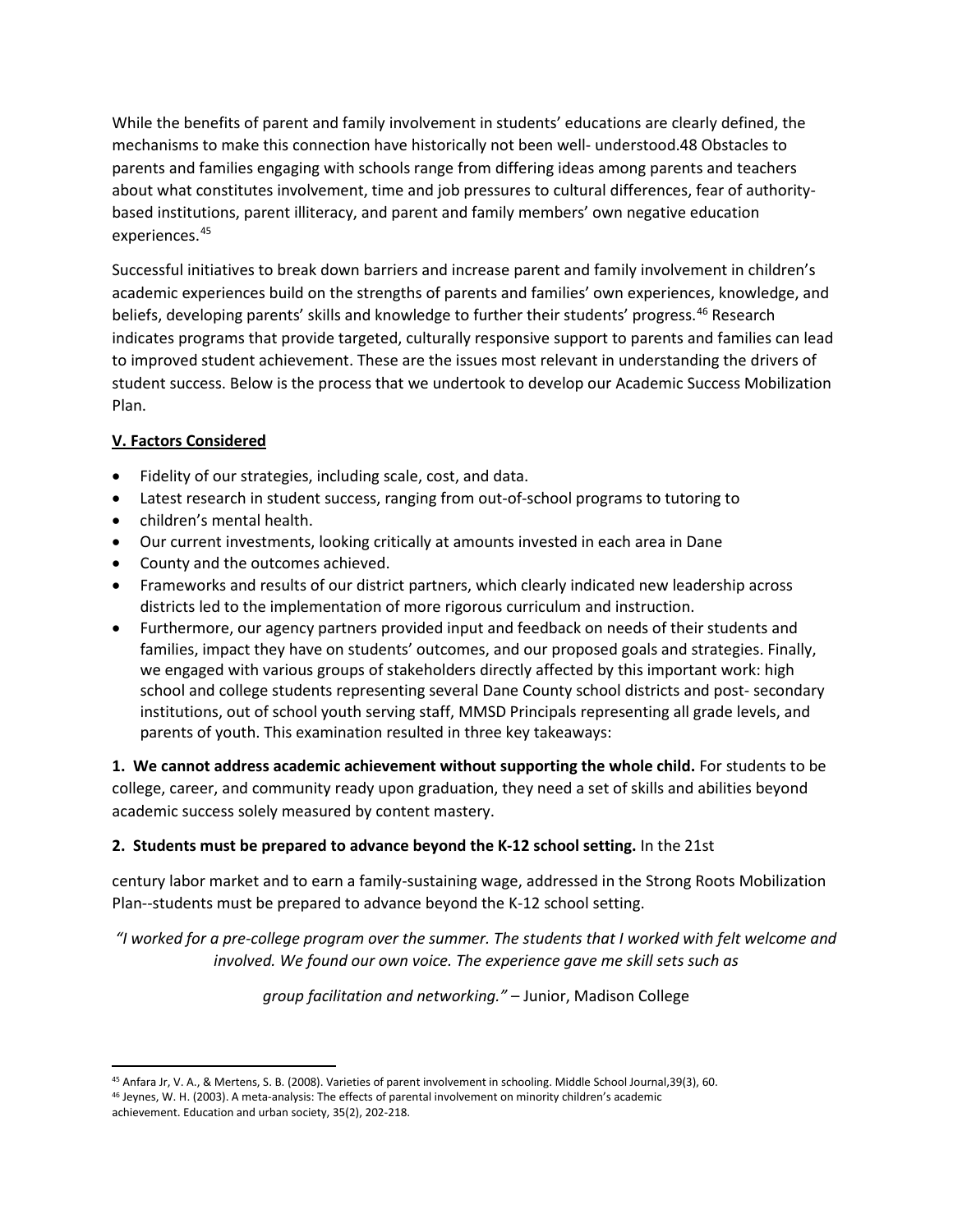### **3. There is a need for a reciprocal learning relationship between United Way and partner agencies.**

Our non-profit agency partners are key in successful outcomes. Their executive directors, program managers, and front-line staff have a keen understanding of the issues in real time, informing our strategic planning. Likewise, United Way of Dane County has valuable resources in our staff, volunteers, and professional development opportunities. We must continue to strengthen our relationship with and learn from each other's expertise.

### **Indicators of Impact**

At United Way, we will continue to use our research and practice-backed measures of academic success to ensure that our efforts are working for children in Dane County. Third grade reading -- and tenth grade algebra completion continue to be indicators of high school graduation our strategic goal. Additionally, post-secondary enrollment and degrees are indicators that support college and career readiness.

We seek to ensure that impact indicators are holistic and that the work of partner agencies outside of the academic realm do not go unnoticed. United Way's Healthy for Life agency partners continue to operate in schools and address youth mental health and trauma, measuring the impact that they have on children in our community.

Finally, after exploring measures of social emotional learning and non-cognitive skills, we selected a tool that not only measures growth, but also provides our agency partners with tools to enhance the impact that they already have on youth development. There is consensus among scholars and practitioners of youth development of the importance of social emotional learning and non-cognitive skills. The DESSA is an empirical, standardized social and emotional competence assessments with editions that support students K-12. It is grounded in resilience theory and meets the highest professional standards.

## **VII. Our Priority Population and Strategies**

While we are expanding our definition of academic success and adopting a more well-rounded portfolio of strategies accordingly, we believe we should narrow the focus and impact of the Academic Success Community Solutions Team by prioritizing the students we will serve.

The goal of the Academic Success Mobilization Plan is to prepare students to graduate ready for college, career, and community. We will prioritize the students who are positioned furthest away from this goal. Specifically:

**1. Early Elementary Literacy:** The top priority and the largest number of students we serve will be in the elementary grades who are reading below grade level. This presents an opportunity to work early and proactively in partnership with families, teachers, and community members to build early literacy skills that lay the foundation for future academic success.

# **2. Facilitate access to additional learning opportunities across settings to enhance students' mastery of academic content**

This focus area consolidates our current strategies of third grade reading, summer reading loss, and 10th grade Algebra completion, built on the premise that proficiency in core subjects of mathematics and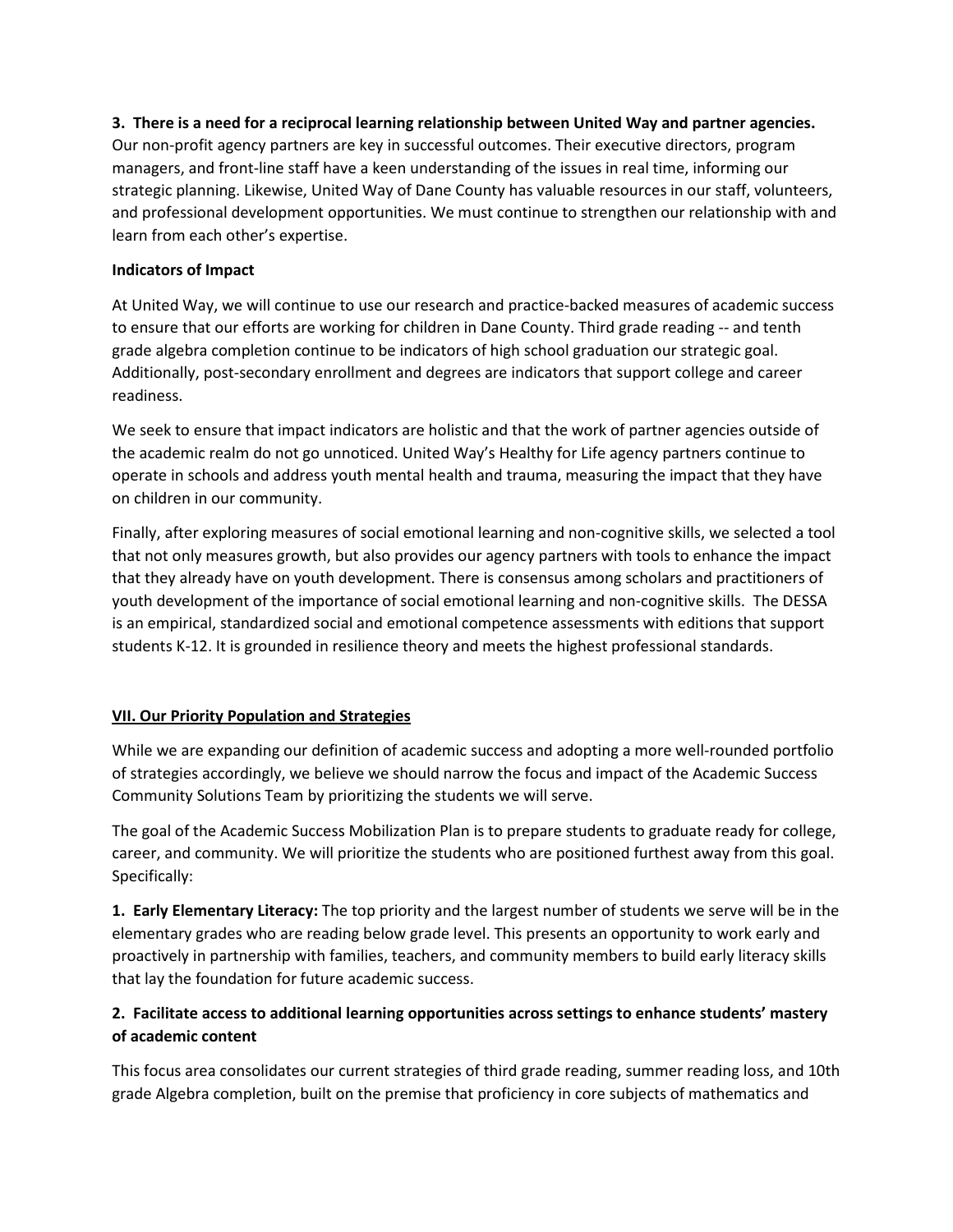literacy are critical to students' academic and career success. While the classroom setting is the primary driver of content mastery, this knowledge can be enhanced through additional learning experiences both in and out of school settings. More privileged students have greater access to out-of-school learning experiences and tutoring to enhance academics, widening academic opportunity gaps.

### **3. Build students' social/emotional and non-cognitive skills**

Non-cognitive and social-emotional skills are the traits and habits that employers look for in employees and that help students succeed. Closely associated with the work of economist James Heckman, noncognitive skills are traits and habits just as--if not more--critical to education, employment, and life outcomes as academic achievement. The term encompasses attributes of academic behaviors, perseverance, mindsets, learning strategies, and social skills.<sup>[47](#page-17-0)</sup> Social-emotional learning focuses on building cognitive, affective, and behavioral competencies in the areas of self-awareness, self-management, social awareness, relationship skills, and responsible decision making.<sup>[48](#page-17-1)</sup>

*"I was mentoring a middle schooler. He wouldn't listen to anyone. Teachers didn't want to work with him. I helped him start a talent show during the lunch hour. I found out this kid could sing. He didn't think anyone liked him. He realized his entire group loved him! He just needed someone close to his age to listen." –* Sophomore, Verona Area HS

The US Department of Education's Office of Safe and Drug Free Schools recommends mentoring as a way to support students in the move to middle school and recommends structures for expanding the capacity of mentoring in schools and community-based organizations.<sup>[49](#page-17-2)</sup> Additionally, long term and supportive mentoring relationships increase civic engagement and decrease delinquency, substance abuse, and depression over time.<sup>[50](#page-17-3)</sup> Coupled with close academic support and mental health resources, mentoring develops social emotional skills needed to navigate change that comes in the transition.

## **4. Ensure students' behavioral health and wellness**

National research and local experience confirms the importance of providing non- academic behavioral health supports that remove or minimize barriers to learning.<sup>[51](#page-17-4)[52](#page-17-5)[53](#page-17-6)</sup>

Although historically the focus of education has been on academic learning and indicators of achievement, we must also address student mental health as it is a significant contributor to academic

<span id="page-17-0"></span><sup>47</sup> Nagaoka, Farrington, Ehrlich, & Heath (June 2015). "Foundations for Young Adult Success: A Developmental

Framework." The University of Chicago Consortium on Chicago School Research.

<span id="page-17-1"></span><sup>48</sup> CASEL Website. Retrieved from http://www.casel.org

<span id="page-17-2"></span><sup>49 &</sup>quot;Making the Transition to Middle School: How Mentoring Can Help": (September 2008). Retrieved from

http://educationnorthwest.org/sites/default/files/making-the-transition-to-middle-school.pdf

<span id="page-17-3"></span><sup>50</sup> Erdem, G., DuBois, D.L., Larose, S., Wit, D., & Lipman, E.L. (2016). Mentoring Relationships, positive development, youth emotional and behavioral problems: investigation of a medinational model. Journal of

Community Psychology, 44 (4), 464-483

<span id="page-17-4"></span><sup>51</sup> Gonzalez, A., Monzon, N., Solis, D., Jaycox, L., & Langley, A. K. (2015). Trauma exposure in elementary school children: Description of screening procedures, prevalence of exposure, and posttraumatic stress symptoms. School Mental Health, 8(1), 77-88. doi:10.1007/s12310- 015-9167-7.

<span id="page-17-5"></span><sup>52</sup> Woodbridge, M. W., Sumi, W. C., Thornton, S. P., Fabrikant, N., Rouspil, K. M., Langley, A. K., & Kataoka, S. H. (2015). Screening for trauma in early adolescence: Findings from a diverse school district. School Mental Health. , 8(1), 89-105. doi:10.1007/s12310-015-9169-5.

<span id="page-17-6"></span><sup>53</sup> Dane County Youth Assessment Overview Report (2015). Dane County Youth Commission. Retrieved from https://danecountyhumanservices.org/yth/dox/asmt\_survey/2015/2015\_exec\_sum.pdf.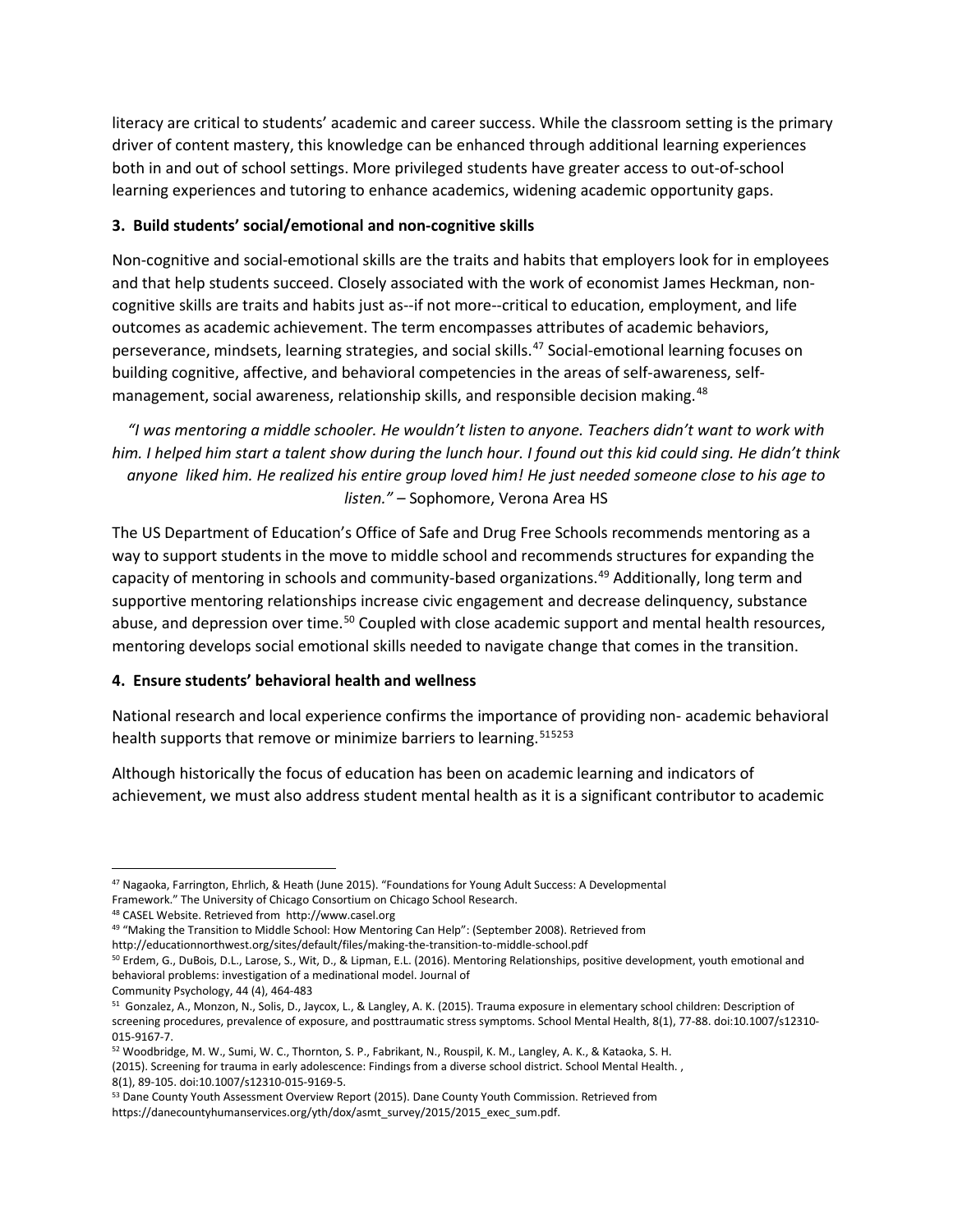outcomes.[54](#page-18-0) Suldo et al. note that academic achievement can affect mental health, particularly internalizing problems.

An important practice for responding to students' mental health needs is universal screening for concerns, such as trauma exposure, which maximizes the identification of at-risk students and allows schools to respond to specific students without singling them out during screening. Additionally, if schools do not use a universal screening tool, they are likely to use office referrals to identify students needing additional mental health support. This may capture students who are acting out; it may not capture students who internalize behaviors non-threatening to classroom management.<sup>[55](#page-18-1)</sup> Woodbridge identified 13.5% of middle school students universally screened reported traumatic stress symptoms at the clinical or subclinical level.<sup>56</sup> Moreover, Gonzalez found that 9.5% of elementary students who were screened had stress symptoms at the clinical level, and 26% had symptoms at the moderately-elevated level.<sup>[57](#page-18-3)</sup> As schools universally screen students, this can help prevent re-traumatization of students<sup>[58](#page-18-4)</sup> and help re-frame struggling students in a different lens,<sup>[59](#page-18-5)</sup> and "this shift in perspective may be particularly important for reducing racial disparities in academic outcomes and suspensions."<sup>[60](#page-18-6)</sup> To address the barriers that mental health concerns can pose to academic success, resources need to be "where the kids are." Bringing clinicians into schools eliminates barriers of cost and transportation<sup>[61](#page-18-7)</sup>treatment and is a proven method for addressing the mental health needs of students, both in individual and in group settings.<sup>[62](#page-18-8)</sup>One study examined student outcomes after community mental health clinicians were placed on- site in schools. It found students who received mental health services saw decreased suspensions, improved attendance, and demonstrated significant improvements on how teachers and parents rated the students for social-emotional skills.

*"I suffered from mild depression my senior year at East High School, but was still functional and able to earn a full tuition scholarship. In my first two years of college, it got worse. My advisor told me she had been through something similar and encouraged me to use a free service through the counseling psychology department, offered to students in the Division of Diversity Equity, and Educational Achievement. Without that push from an advisor, I never would have felt confident enough to seek help or share something like this with a group of people I never met."* –Junior, UW Madison

## **5. Foster connectedness, sense of belonging, leadership, and academic success with youth who are disconnected or at risk of disconnecting from school.**

<span id="page-18-0"></span><sup>54</sup> Suldo, S. M., Gormley, M. J., DuPaul, G. J., & Anderson-Butcher, D. (2014). The impact of school mental health on student and school-level academic outcomes: Current status of the research and future directions. School Mental Health, 6(2), 84-98.

<span id="page-18-1"></span><sup>&</sup>lt;sup>55</sup> Bruhn, A. L., Woods-Groves, S., & Huddle, S. (2014). A preliminary investigation of emotional and behavioral screening practices in K–12 schools. Education and Treatment of Children, 37(4), 611-634.

<span id="page-18-2"></span><sup>56</sup> Woodbridge, M. W., Sumi, W. C., Thornton, S. P., Fabrikant, N., Rouspil, K. M., Langley, A. K., & Kataoka, S. H. (2015). Screening for trauma in early adolescence: Findings from a diverse school district. School Mental Health.,

<sup>8(1), 89-105.</sup> doi:10.1007/s12310-015-9169-5.

<span id="page-18-3"></span><sup>57</sup> Gonzalez, A., Monzon, N., Solis, D., Jaycox, L., & Langley, A. K. (2015). Trauma exposure in elementary school children: Description of screening procedures, prevalence of exposure, and posttraumatic stress symptoms. School Mental Health, 8(1), 77-88. doi:10.1007/s12310-015-9167-7.

<span id="page-18-4"></span><sup>58</sup> Overstreet, S., & Chafouleas, S. M. (2016). Trauma-informed schools: Introduction to the special issue. School Mental Health, 8(1), 1-6.

<span id="page-18-5"></span><sup>59</sup> Wisconsin Department of Health Services. (2013). Retrieved from www.dhs.wisconsin.gov/tic

<span id="page-18-6"></span> $60$  Overstreet, S., & Chafouleas, S. M. (2016). Trauma-informed schools: Introduction to the special issue. School Mental Health, 8(1), 3.

<span id="page-18-7"></span><sup>&</sup>lt;sup>61</sup> Brunjes, Eadie, Hill, Frost, Kantachote, Anam, (2013). Cost Benefit Analysis of Providing Access to Healing (PATH) Program. Prepared for United Way Fox Cities. Retrieved from: https://www.unitedwayfoxcities.org/our- work/united-ways-path-for-students/

<span id="page-18-8"></span><sup>62</sup> Whiston & Quinby, 2009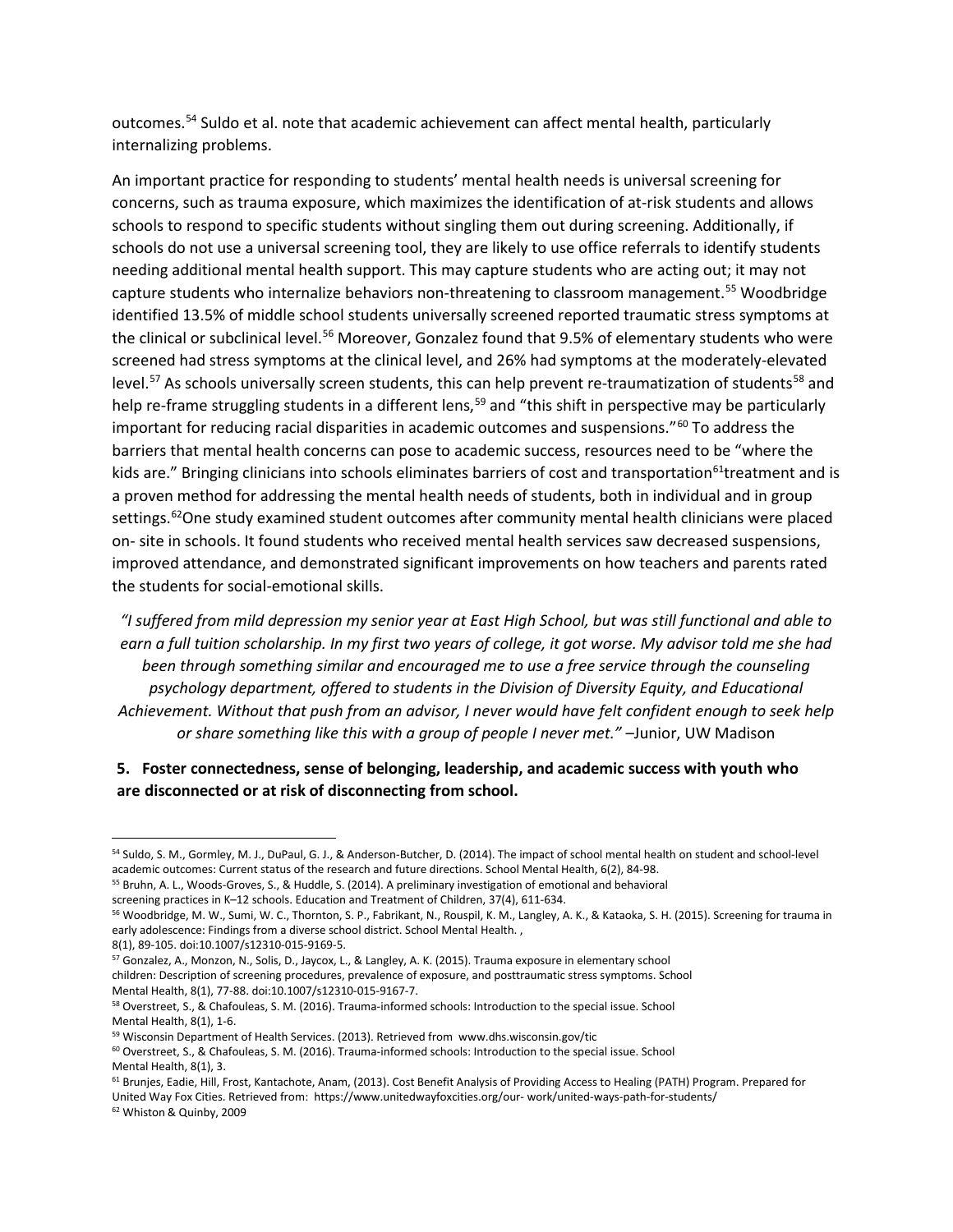Engagement and academic achievement go hand-in-hand. Young people's school experience, including students' relationships with adults, feelings of safety, supportive environments, and connections to peers, coupled with high expectations for learning, all contribute to students' sense of belonging at school and in the community.<sup>[63](#page-19-0)</sup> Opportunities for leadership are key to developing motivated students and citizens. When students have the chance to develop and practice leadership, remarkable results can occur. Many youth organizations are led by lowincome youth and young people of color exercising their voices and agency to change institutions and policies that impose barriers for their development.<sup>[64](#page-19-1)</sup>

For students at the margins, this engagement is critical. Many of the organizations in Dane County that most successfully serve Opportunity Youth develop leadership and agency.

In 2018, we will conduct additional research with local experts and specialists in this field. We anticipate convening student services specialists, law enforcement officials, juvenile justice experts, experts in runaway youth service, behavioral health providers, AODA specialists, parents, and others. We will examine the systems that serve youth who have acted out and wish to support their path back to graduation. Specific strategies will be determined. We anticipate we will:

- a. Give preference to programs that seek our investment that foster student connectedness, sense of belonging, leadership, agency, and academic success, particularly for Opportunity Youth.
- b. As funds are available, provide micro-investments to small organizations that do this work and target Opportunity Youth in communities of color.

### **6. Recognize family engagement as a key component to improve student success**

All of our district partners recognize parent and family engagement as a key component to improving student outcomes. It is important that our strategies include parents and, in some cases, families, to support their children. Parent engagement requires an objective tied to learning in order to maximize the effectiveness of strategies focused on the mastery of content, social and emotional skills, or behavioral health. Recognizing the strong need for imbedded engagement, we will be do two things:

- a. Give preference to programs that seek our investment that show parent engagement activities and innovation and anticipated/actual results.
- b. As investment funds are available, provide micro-investments to small grass- roots organizations of parents who wish to develop capacity to engage other parents in their children's education and seek to drive activities or innovation in parent engagement.

### **VIII. Conclusion**

<span id="page-19-0"></span><sup>&</sup>lt;sup>63</sup> Gowing, A., & Jackson, A. C. (2016). Connecting to School: Exploring Student and Staff Understandings of Connectedness to School and the Factors Associated With This Process. The Educational and Developmental Psychologist, 33(01), 54-69.

<span id="page-19-1"></span><sup>&</sup>lt;sup>64</sup> Ginwright, Cammarota & Noguera. (2005). Youth, Social Justice, and Communitites:Toward a Theory of Urban Youth Policy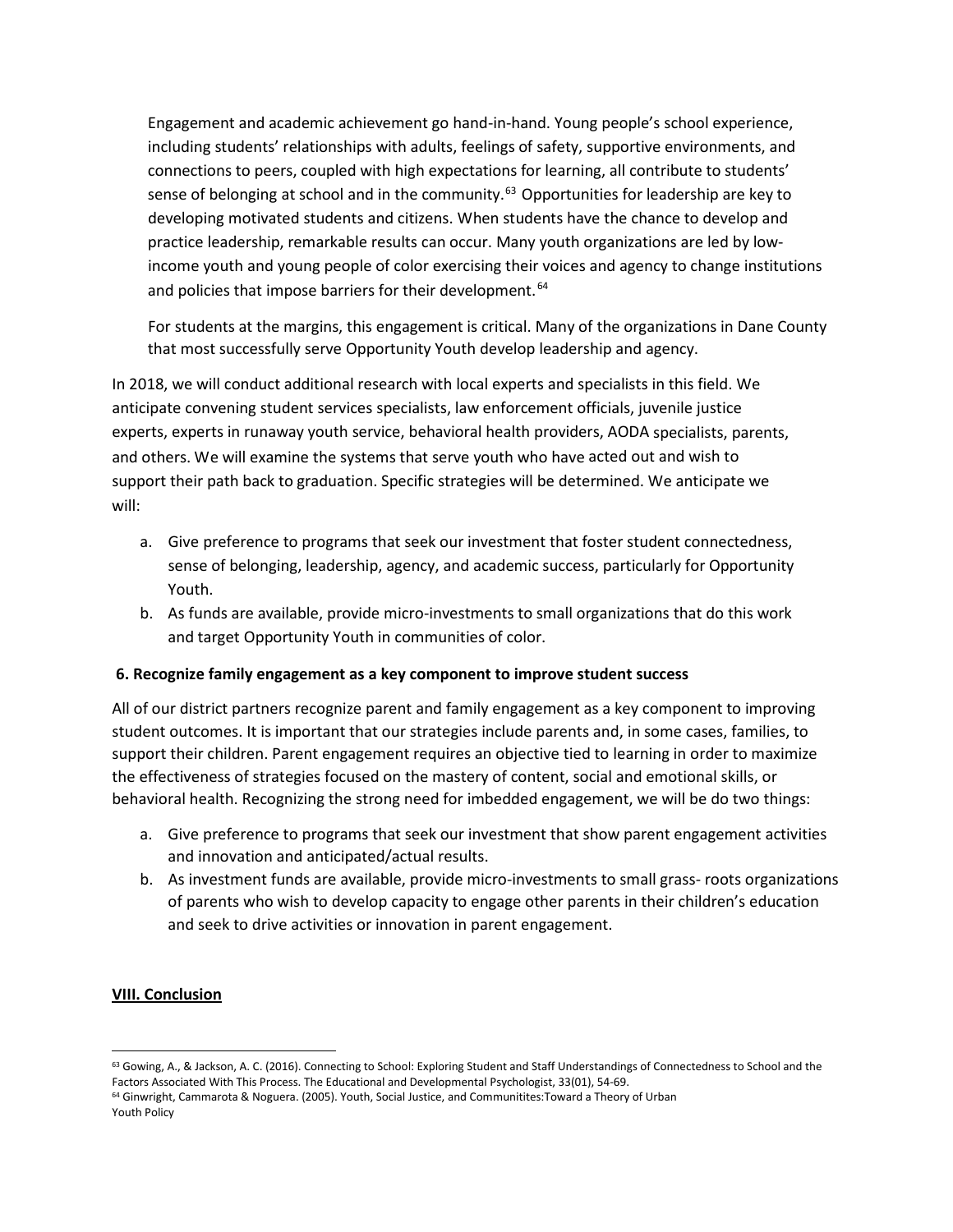In partnership with our community, we have created results in decreasing the educational achievement gap and increasing graduation rates in Dane County. It remains true that persistent racial inequities and too many of our children are failing academically. The Delegation focused on using the "pandemic as a portal" to innovate and pivot in how the community can support our students and our schools.

The work continues and signature programs like Schools of Hope, remain the recommended focus to view and support students holistically and prepare them for life beyond a high school diploma. Research and community input have given new insight into the drivers of student success and this plan provides an opportunity to serve more students in a more holistic way.

We will work with our partners to serve the student's needs, not just academically, but partnering to equip those who struggle with non-academic, non-cognitive, and social emotional skills which all impact their learning and academic opportunity. Moreover, we will support and empower families and rely on partners that can meet students' social/emotional and behavioral health needs. If you are interested in joining our partnerships and efforts in this work, please contact writeus@uwdc.org.

#### **Appendix A**

2021 Education Community Solutions Team

#### **Community Volunteers**

| <b>Chris Canty - Chair</b> | Grainger                                 |
|----------------------------|------------------------------------------|
| Sherri Cyra - Chair        | Middleton - Cross Plains School District |
| Yanci Almonte              | <b>UW Madison student</b>                |
| Connie Bettin              | Dane County-Human Services Department    |
| <b>Dulce Danel Uribe</b>   | <b>Madison College</b>                   |
| MaryAnn Dombrowski         | Community Leader                         |
| Sarah Fisher               | CliftonLarsonAllen                       |
| L. Genter                  | <b>Community Leader</b>                  |
| <b>Briony MacPhee Lyon</b> | Madison Metropolitan Schools             |
| Tammy Ocampo               | Madison Public Library System            |
| Amos Pearson               | Monona Bank                              |
| Jamie Racine               | <b>Sun Prairie School District</b>       |
| <b>Terri Strong</b>        | City of Madison                          |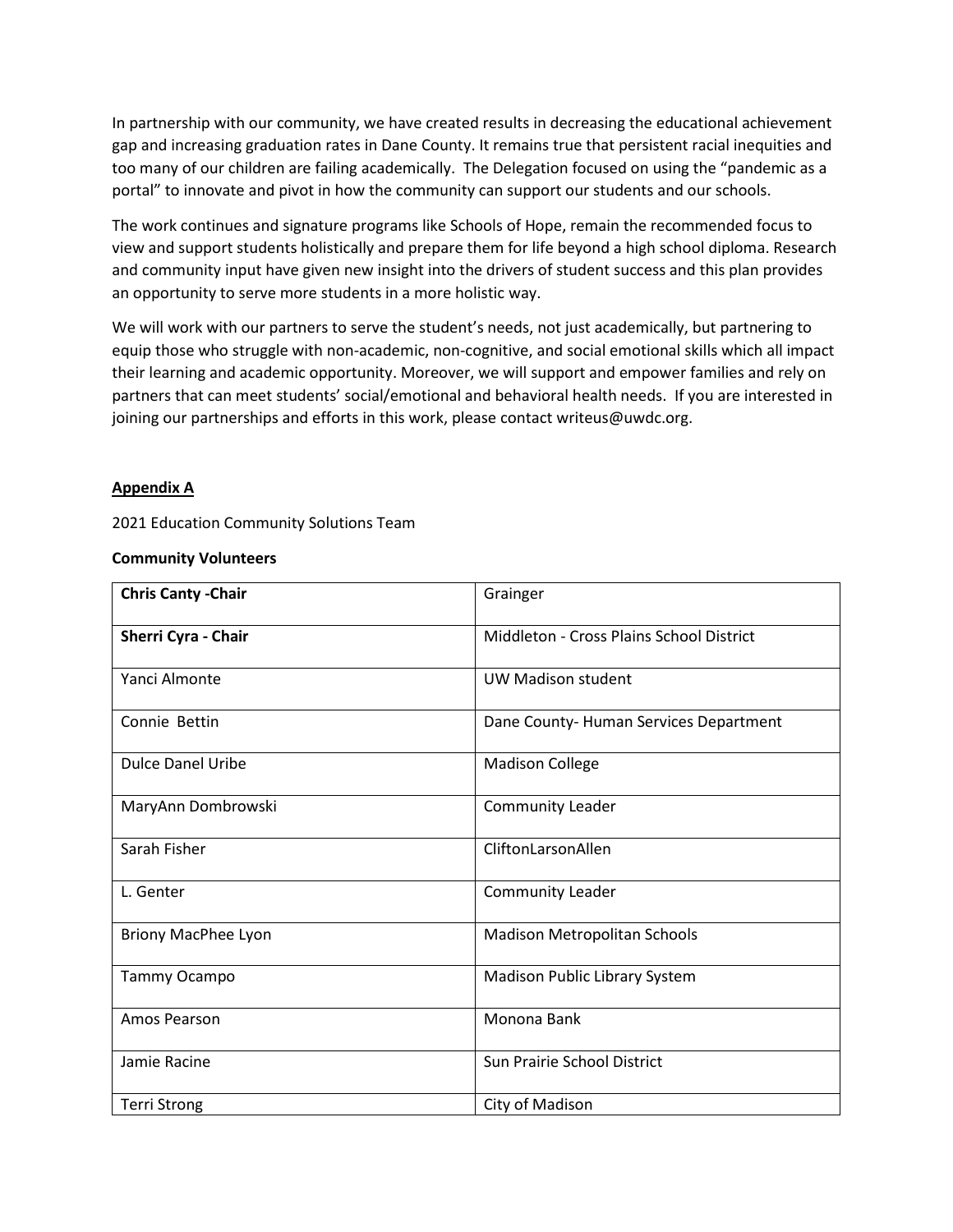| John Wedge         | <b>WEAC/NEA Region 6</b>             |
|--------------------|--------------------------------------|
|                    |                                      |
| <b>Krissy Wick</b> | <b>Madison Public Library System</b> |
| Hugh Wing          | City of Madison                      |
| Jill Wipfli        | American Family Insurance            |

### **Agency Representatives**

Jeff Burkhart- *Literacy Network* Toni Rivera Joachin- *FAST (Families and Schools Together)*

# **United Way of Dane County Staff**

Cortney Dunklin- Education Director, Community Impact

#### **Appendix B**

# **2020-2021 Elementary Schools of Hope 2.0 Delegation Members**

| Dr. Gloria Ladson-Billings,    | UW Madison - Emeritus Multicultural Education; United Way Board        |
|--------------------------------|------------------------------------------------------------------------|
| Co-Chair                       | <b>Member</b>                                                          |
| <b>Bill Westrate, Co-Chair</b> | American Family Insurance - United Way Board Member                    |
| Dr. Floyd Rose                 | 100 Black Men                                                          |
| Shayna Hetzel                  | American Family Institute                                              |
| <b>Christine Dahlhauser</b>    | <b>Baker Tilly</b>                                                     |
| Martin Lackey                  | Boardwalk Academy Alum, Parent                                         |
| Alex Gagnon                    | Boys and Girls Club                                                    |
| MaryAnn Dombrowski             | <b>CST Member</b>                                                      |
| Yanci Almonte Vargas           | CST Member, Undergraduate student, UW-Madison, Former BYFY member      |
| <b>Dulce Danel Uribe</b>       | <b>Education CST member</b>                                            |
| Lauren Morris                  | Elementary School Teacher; Current extern at American Family Insurance |
| Erik Johnson                   | Hy Cite Corporation                                                    |
| Chan Stroman                   | Landlord Counsel LLC; Parent advocate                                  |
| Becky Fabrizio                 | Literacy Network                                                       |
| Nathan Beck                    | Madison Out of School Time                                             |
| Savion Castro                  | <b>Madison School Board</b>                                            |
| Dr. Dana Monogue               | Middleton Cross Plains Area School District, Superintendent            |
| <b>Briony MacPhee</b>          | <b>MMSD</b>                                                            |
| Dr. Richard McGregory          | <b>MMSD</b>                                                            |
| Norma Furger                   | <b>MMSD</b>                                                            |
| <b>Theresa Morateck</b>        | <b>MMSD</b>                                                            |